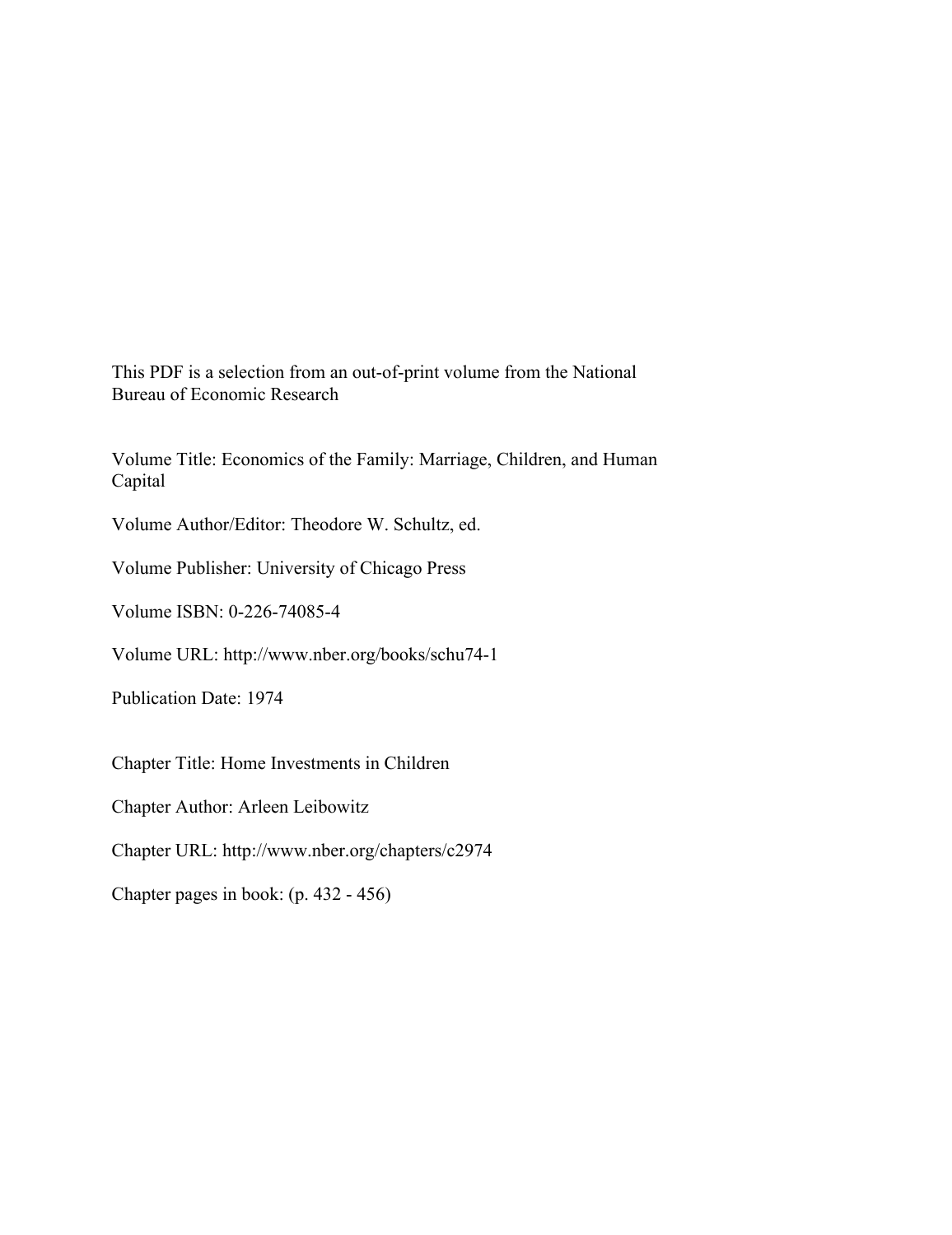# Home Investments in Children

# Arleen Leibowitz

National Bureau of Economic Research and Brown University

By the time children enter first grade, significant differences in verbal and mathematical competence exist among them.' These differences reflect variations in (1) inherent ability, and (2) the amounts of human capital acquired before the children reach the age of  $\sin^2$  The stocks of acquired human capital reflect, in turn, varying inputs of time and other resources by parents, teachers, siblings, and the child. The process of acquiring preschool human capital is analogous to the acquisition of human capital through schooling or on-the-job training.

Assuming a constant rental rate for human capital, earnings can be interpreted as a measure of capital stocks at later ages. The  $IQ$  also can be interpreted as such a measure of human capital stocks. It is related to some commonly used inputs of human capital, for it is well known that measured IQ is not independent of years of schooling acquired before the age of testing. At preschool ages IQ measures should be related to human capital inputs in early childhood as well as to inherent genetic ability.

Viewing measured ability as an index of the stock of human capital puts a different light on earnings functions which include ability and schooling. If contemporaneous ability and schooling measures are used to predict earnings (as in Hansen, Weisbrod, and Scanlon 1970), it is not surprising to find that earnings are more closely related to an ability measure, which

This research has been supported by grants to the National Bureau of Economic Research from the Office of Economic Opportunity and the National Institutes of Health. A National Science Foundation grant to the National Bureau of Economic Research funded the data preparation. I gratefully acknowledge the very competent research assistance of David L. Lindauer and Arun K. Mukhopadhyay. For helpful comments on a previous draft of this paper I thank Charles Betsey, Barry Chiswick, John Hause, Jacob Mincer, and Finis Welch.

'This is one of the important findings of the Coleman Report (see Mosteller [1972, p. 49]).<br><sup>2</sup> Genetic factors cannot account for the entire difference, as studies of identical twins

show. In one such study, identical twins raised apart showed an average difference in IQof 14 points (Kagan 1969, p. 275).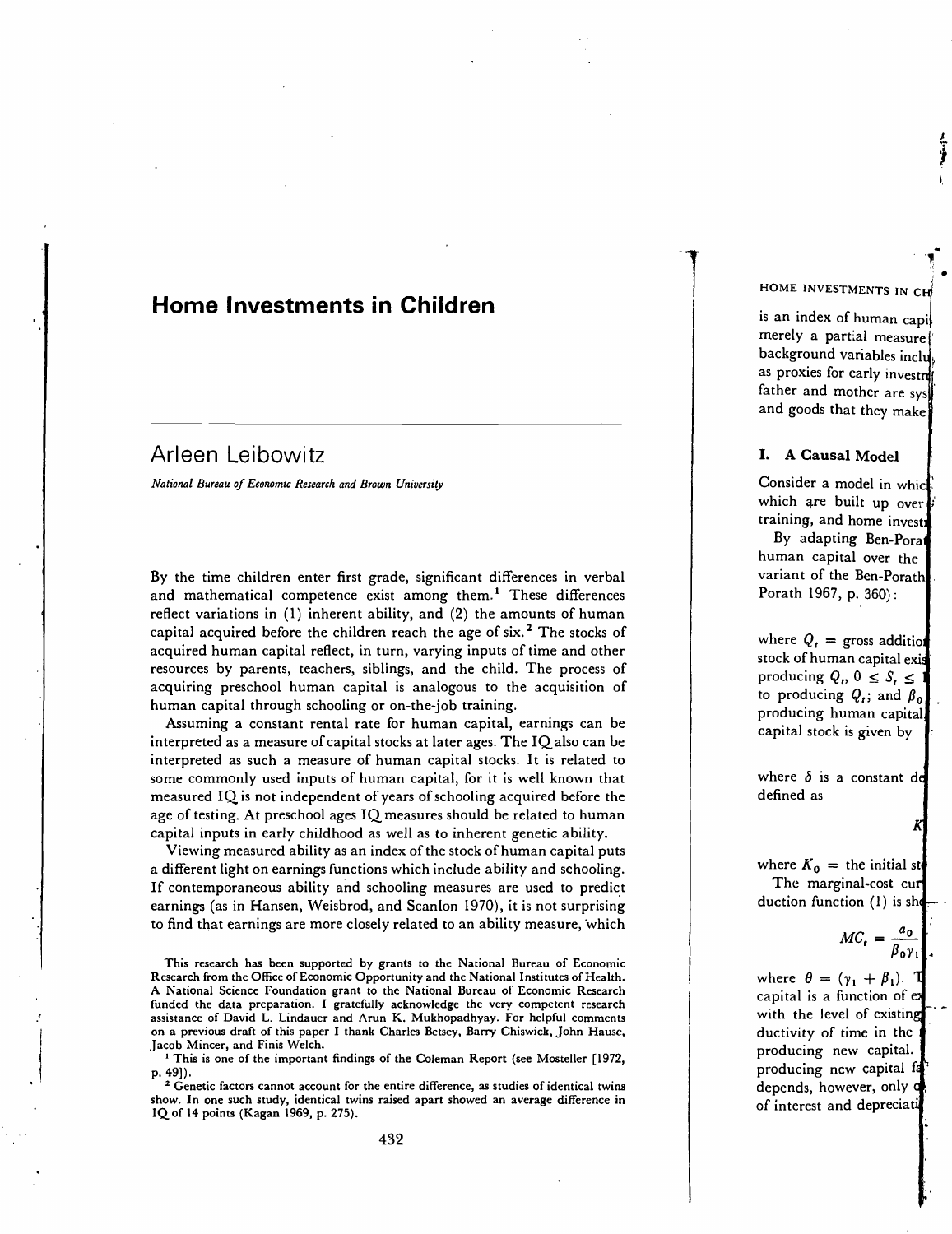is an index of human capital stocks, than to years of schooling, which is merely a partial measure of one of the inputs. In this respect familybackground variables included in an earnings function may be interpreted as proxies for early investments in human capital if characteristics of the father and mother are systematically related to the investments in time and goods that they make in their children.

#### I. A Causal Model

Consider a model in which earnings depend upon human capital stocks which are built up over the life cycle through schooling, on-the-job training, and home investment.

By adapting Ben-Porath's well-known model of the acquisition of human capital over the lifetime through investments, we postulate a variant of the Ben-Porath production function for human capital (Ben-Porath 1967, p.  $360$ :

$$
Q_t = \beta_0 S_t^{\gamma_1} K_t^{\gamma_2} D_t^{\beta_1}, \qquad (1)
$$

where  $Q_t$  = gross additions to human capital stock in time t;  $K_t$  = the stock of human capital existing at t;  $S_t =$  the proportion of  $K_t$  allocated to producing  $Q_t$ ,  $0 \leq S_t \leq 1$ ;  $D_t$  = the quantity of goods inputs allocated to producing  $Q_t$ ; and  $\beta_0$  = the Hicks neutral-efficiency parameter for variant of the Ben-Porath production function for human capital (Ben-<br>Porath 1967, p. 360):<br> $Q_t = \beta_0 S_t^{\gamma_1} K_t^{\gamma_2} D_t^{\beta_1}$ , (1)<br>where  $Q_t$  = gross additions to human capital stock in time t;  $K_t$  = the<br>stock of human c producing human capital,  $0 < \gamma_1, \gamma_2, \beta_1 < 1$ . The rate of change in the capital stock is given by

$$
\dot{K}_t = Q_t - \delta K_t, \qquad (2)
$$

where  $\delta$  is a constant depreciation rate. The stock at time T can be defined as

$$
K_T = K_0 + \int_{t=0}^T \dot{K}_t dt,
$$
 (3)

where  $K_0 =$  the initial stock or inherent genetic ability.

The marginal-cost curve which corresponds to human capital production function (1) is shown by Ben-Porath to be

$$
MC_t = \frac{a_0}{\beta_0 \gamma_1} \left(\frac{\gamma_1}{\beta_1} \frac{P_d}{a_0}\right)^{\beta_1/\theta} \cdot \left(\frac{Q_t}{\beta_0}\right)^{\theta} \cdot K_t^{(\gamma_1 - \gamma_2)/\theta}, \tag{4}
$$

where  $\theta = (\gamma_1 + \beta_1)$ . Thus, the marginal cost of acquiring human capital is a function of existing stocks if  $\gamma_1 \neq \gamma_2$ . If  $\gamma_1 > \gamma_2$ , MC rises with the level of existing stocks, and human capital increases the productivity of time in the market more than the productivity of time in producing new capital. However, if  $\gamma_1 < \gamma_2$ , the marginal cost of producing new capital falls with existing stocks. The "demand price" depends, however, only on the rental price for human capital, the rates of interest and depreciation, and on the time remaining in the working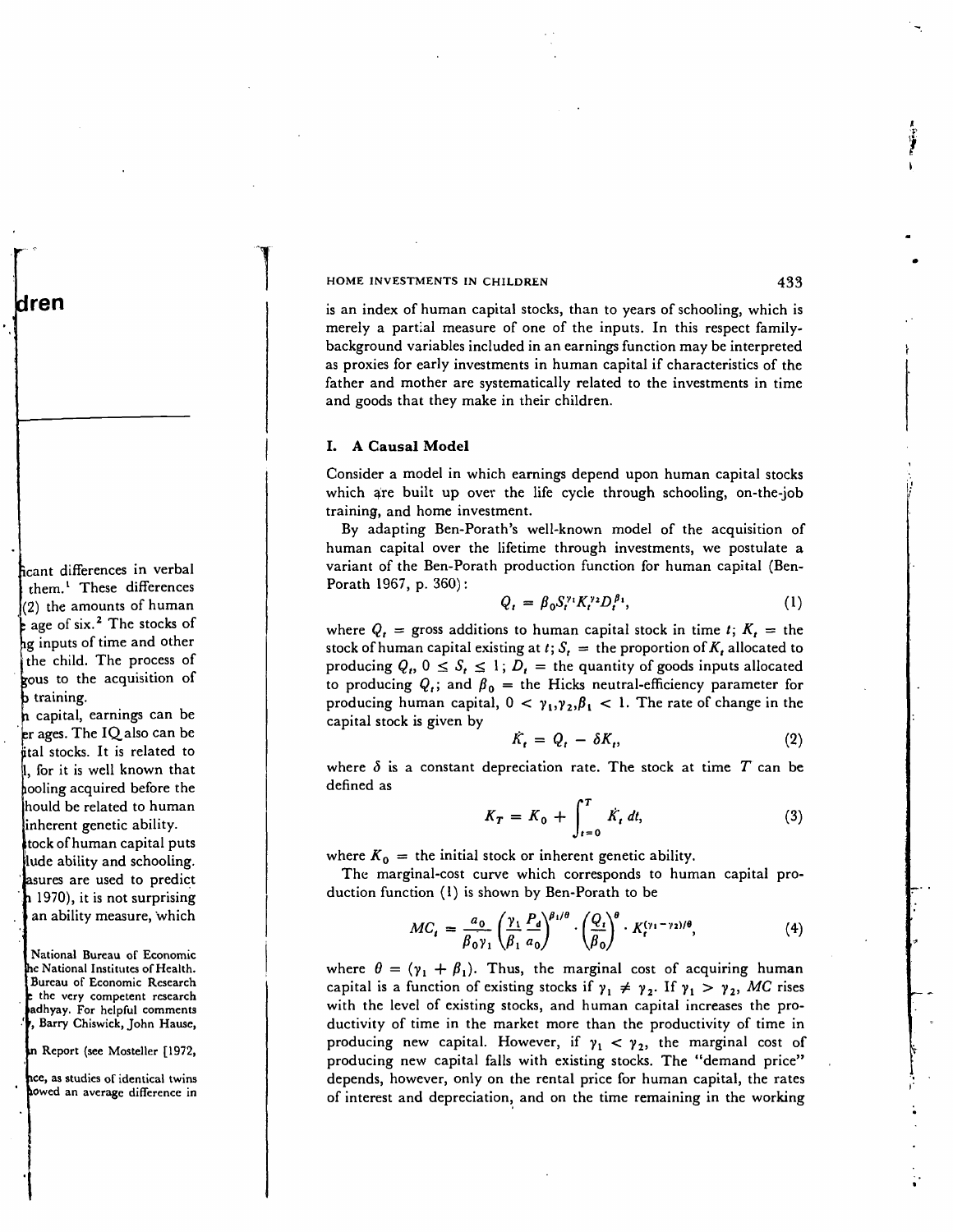

lifetime. Thus, we would expect persons with greater initial levels of human capital to demand more additions to the stock if  $y_1 < y_2$ .

Figure 1 helps us to visualize the process. Parents' genetic characteristics determine the heredity of the child. I have shown (Leibowitz 1972) that the quantity of time devoted to children is positively related to parents' education, and there is evidence that the quality of time inputs is also positively related to education (Schoggen and Schoggen 1968). Thus, parents' genetic endowment and their education determine the quality and quantity of time inputs to the child. Parents' attributes also determine family income, which affects the amount and quality of time and goods inputs. These inputs comprise home investment, which, along with heredity, determines IQ. Final schooling level is determined by family income and stocks of human capital. Home investments may affect capital stocks in a manner not reflected in measured IQ. Thus, a variable such as the education of a mother may affect a schooling level both directly and through heredity. Income, which is a rent on the stock of human capital, depends on the four major sources of capital: home investment, measured ability, final schooling level, and postschool investment. This model can be written as a recursive system:

$$
IQ = f_1(G, I_1),
$$
  
\n
$$
I_2 = f_2(IQ, I_1, Y_f),
$$
  
\n
$$
Y = f_3(I_1, I_2, I_3, IQ),
$$

where  $G =$  genetic factors,  $I_1 =$  home investment,  $I_2 =$  schooling investment, and  $I_3$  = postschool investment.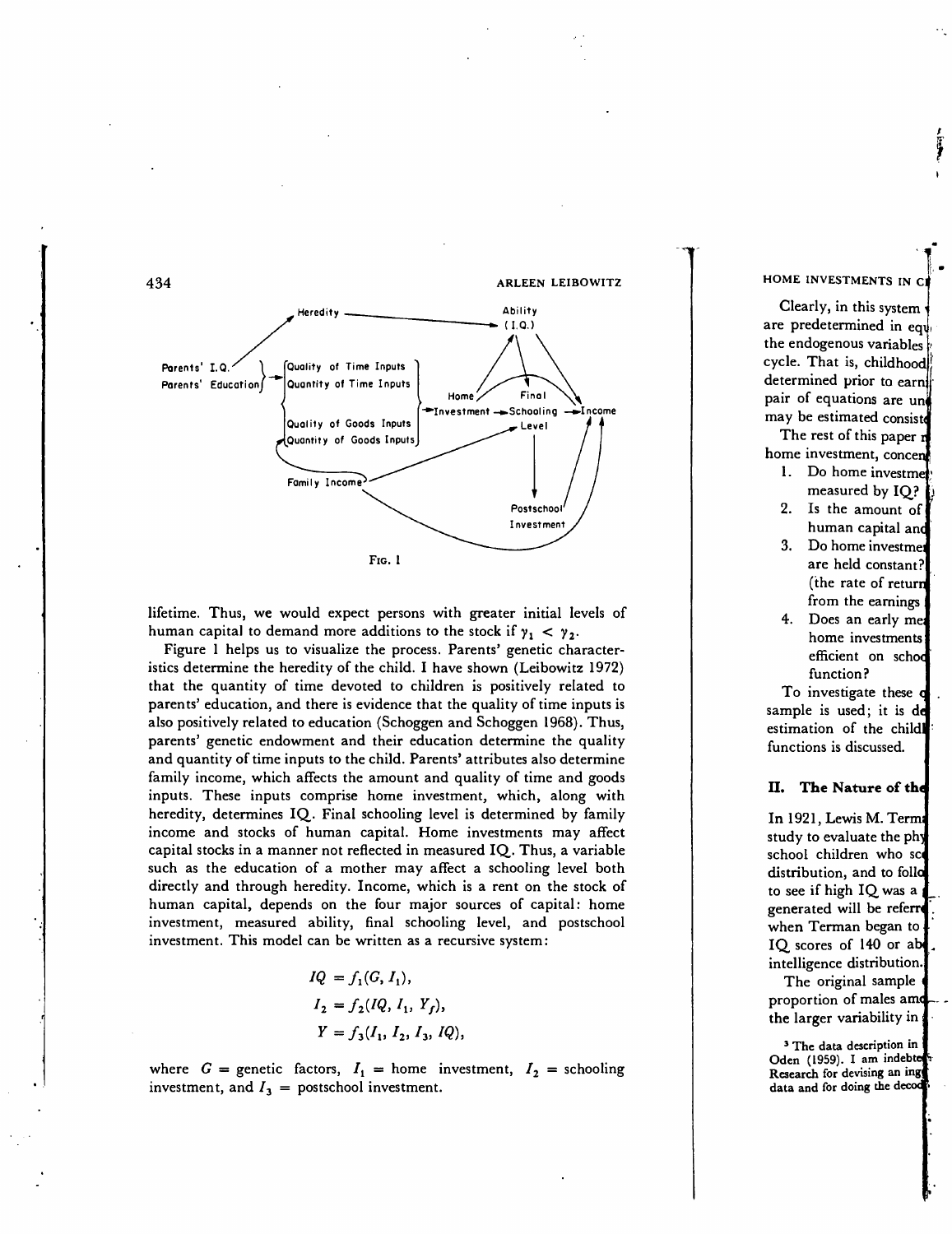Clearly, in this system variables which are endogenous in one equation are predetermined in equations of higher number. This is true because the endogenous variables are determined at various early stages of the life cycle. That is, childhood IQ is determined prior to schooling, which is determined prior to earnings. If we assume that disturbances from each pair of equations are uncorrelated in the probability limit, this system may be estimated consistently by the use of ordinary least squares.

The rest of this paper reports an investigation of the possible returns to home investment, concentrating on the following questions:

- I. Do home investments add to preschool stocks of human capital, as measured by IQ?
- 2. Is the amount of schooling achieved affected by early stocks of human capital and by later home investments?
- 3. Do home investments affect earnings if other forms of human capital are held constant? What is the bias to the coefficient on schooling (the rate of return to schooling) if home investments are omitted from the earnings function?
- 4. Does an early measure of ability affect earnings if schooling and home investments are held constant? What is the bias to the coefficient on schooling if ability is omitted from the earnings function?

To investigate these questions a unique data set called the Terman sample is used; it is described in Section II. In Sections III—V, the estimation of the childhood human capital, education, and earnings functions is discussed.

#### II. The Nature of the Data<sup>3</sup>

From the index of the control of the control of the control of the control of the control of the control of the control of the control of the control of the control of the control of the control of the control of the contr In 1921, Lewis M. Terman, a Stanford University psychologist, initiated a study to evaluate the physical, mental, and personality traits of California school children who scored in the top <sup>1</sup> percent of the national IQ distribution, and to follow those children as far into adult life as possible to see if high IQ was a good predictor of success in later life. (The data generated will be referred to hereafter as the Terman sample.) In 1921 when Terman began to test the children, he selected 1,528 of them with IQ scores of 140 or above, corresponding to the top 1 percent of the intelligence distribution.

The original sample consisted of 857 boys and 671 girls. The larger proportion of males among the group can probably be accounted for by the larger variability in tested IQ among boys than among girls.

<sup>3</sup> The data description in this section draws heavily upon discussion in Terman and Oden (1959). I am indebted to Susan Crayne of the National Bureau of Economic Research for devising an ingenious method for decoding the column binary tape of the data and for doing the decoding.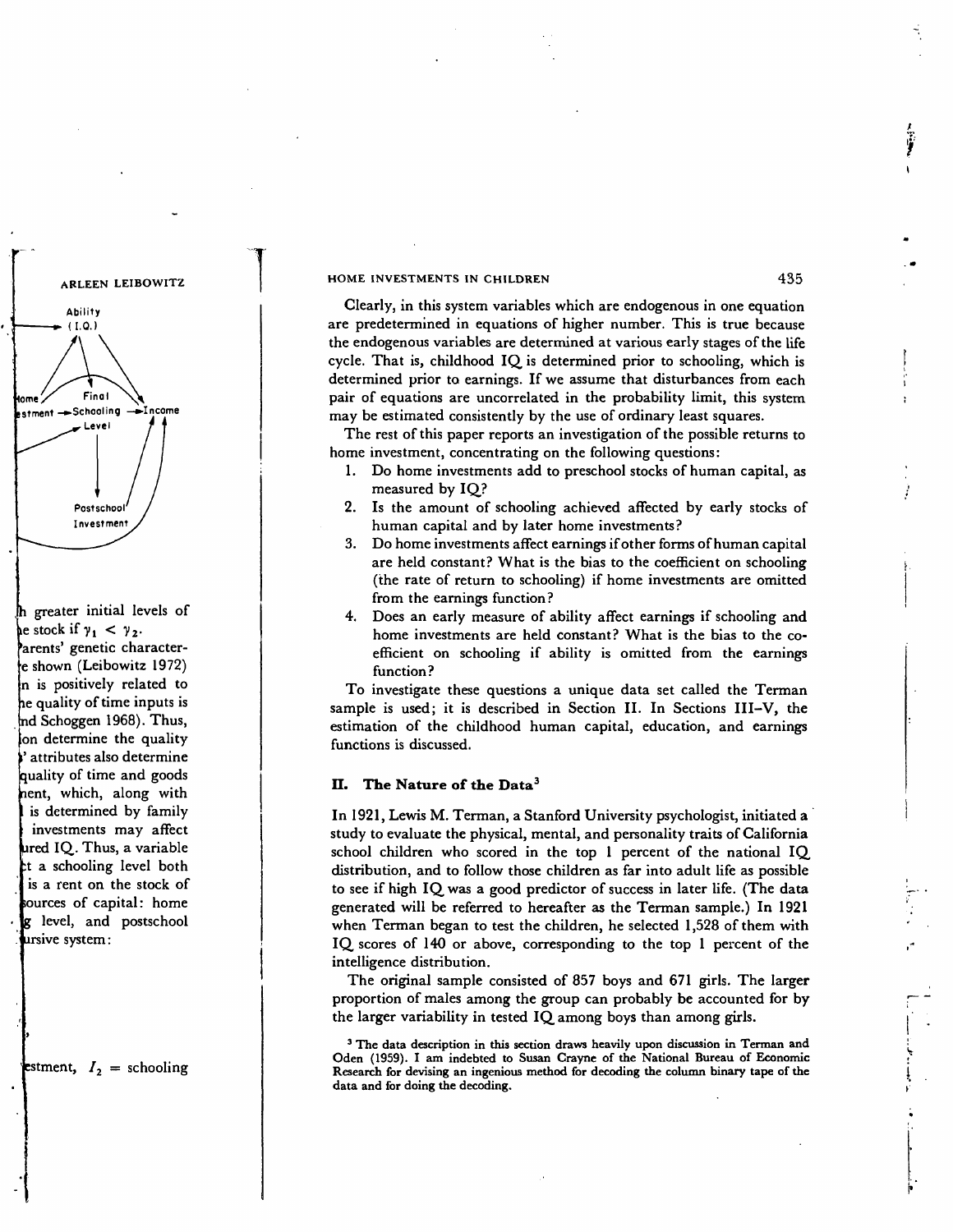$\cdot$ 

The method of selection was not free from bias. Budget constraints precluded testing every child in the California schools. Rather, in grades three through eight of schools in urban areas, each classroom teacher listed the three brightest children in the class and the youngest child. These children were further screened by a group IQ test, and the "promising" candidates were given the Stanford-Binet test. The original criterion for inclusion in the study group was a Binet IQ score of 140 or above, although 65 pupils who tested between 135 and 139 were also included. High school students nominated by their teachers as being bright were chosen if their score on the Terman group test fell within the top 1 percent of the distribution. From later evaluations, it was estimated that 90 percent of the eligible children had been included in the sample. The mean IQ of the students on the Stanford-Binet test was 151.5 for boys and 150.4 for girls at the time they were included in the study. Average age of Binet-tested pupils was 9.7 years and that of group-tested high school students was 15.2 years at the time they were selected.

The sample is thus not in any sense representative of California school children in the 1920s. The children were atypical physically and socially as well as intellectually. They tended to be taller and stronger and to mature earlier than their classmates. Fathers of the students had a median 12.4 years of schooling and the mothers, 11.7 years—nearly 4 years above the average for their generation in the United States.

The achievement of sample members also was above average. About 70 percent of the students in the sample finished college as contrasted with 8 percent of the United States population in their cohort. The average earnings of males in the sample in 1960 exceeded those of men of equivalent age and years of schooling by 30—50 percent.

At the outset, in 1921, in addition to  $IQ$  scores, many data about the home backgrounds of the students were collected. Information on the test group members was updated in 1929, 1940, 1950, 1954, and 1960 to include current data on schooling, earnings, occupation, and data on other variables. Although the data collection spanned almost 40 years, the retention rate in the sample was very high. Of the original  $1,528<sup>4</sup>$  sample members, 104 (6.8 percent) died by 1955; after 1928 only 28 were lost track of until, following 1945, six more were not heard from.

#### III. Determinants of Ability

Our discussion up to this point has emphasized that ability as measured by IQ or other similar tests is not only the result of inherited attributes but also of acquired human capital. Although schooling level may affect measured ability, this will not be the case in our analysis, where ability is

<sup>&</sup>lt;sup>4</sup> Regressions in this paper are based on the 821 males and 643 females for whom complete childhood records were available. Sample sizes may be further reduced in certain regressions due to missing data.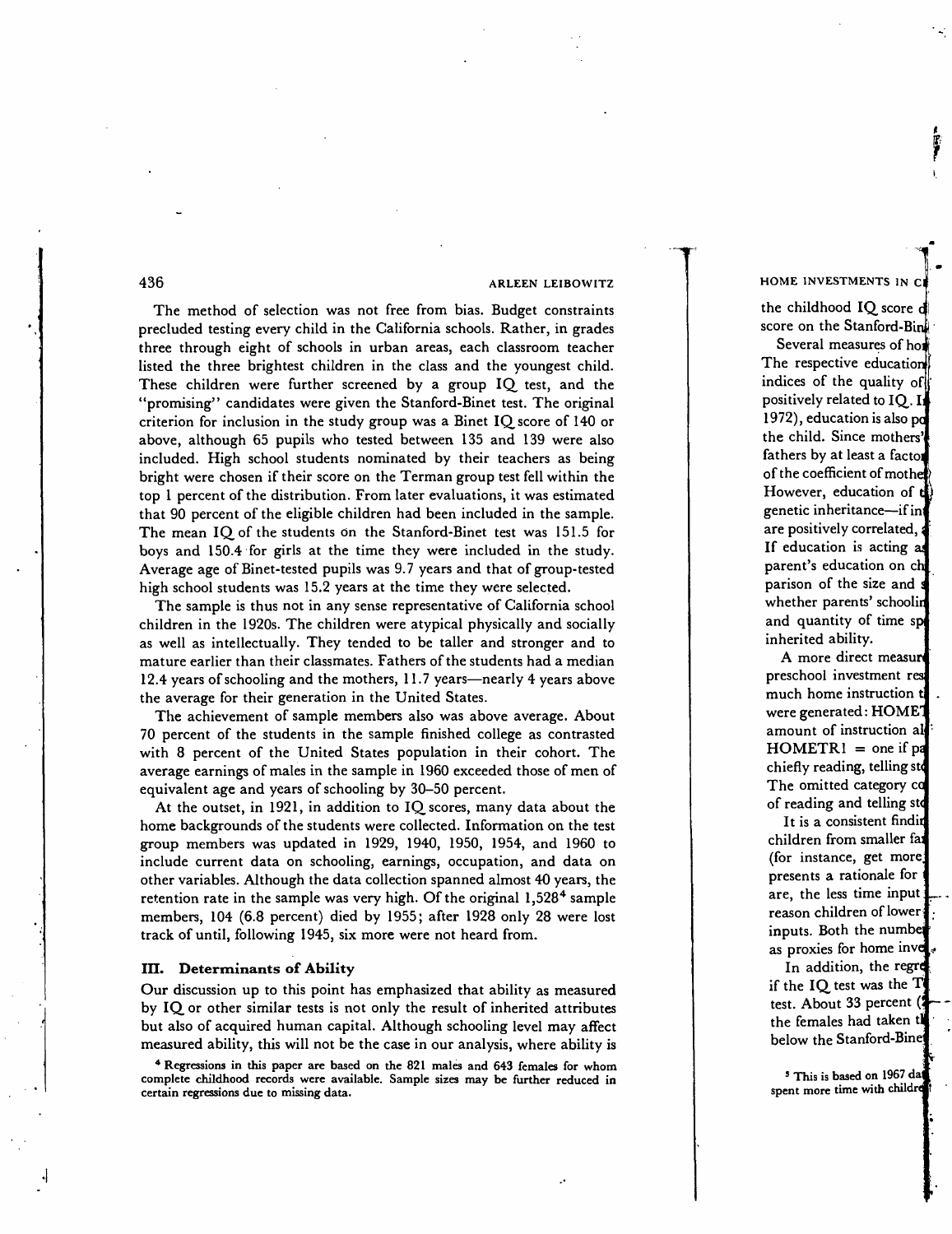the childhood IQ score determined in 192 1—22. The IQ measure is the score on the Stanford-Binet or Terman group test (TGT).

Several measures of home investment are readily available in the data. The respective educations of the father and the mother are important indices of the quality of the time spent with the child and should be positively related to IQ. In addition, as I have shown elsewhere (Leibowitz 1972), education is also positively related to the quantity of time spent with the child. Since mothers' time expenditures on children exceed those of fathers by at least a factor of  $4<sup>5</sup>$  we would expect the significance and size of the coefficient of mother's education to exceed that of father's education. However, education of the parents may be a proxy for the quality of genetic inheritance—if intelligence of the parents and their own education are positively correlated, and if intelligence can be transmitted genetically. If education is acting as a proxy for heredity, the coefficient of each parent's education on child's IQ should not differ significantly. A comparison of the size and significance of these two variables will indicate whether parents' schooling is influencing IQ directly through the quality and quantity of time spent with children or whether it is a proxy for inherited ability. the children dial of correlations of the children of 1921-<br>socre on the Stanford-Binet or Terman group<br>Several measures of home investment are reference excered measures of home investment are ref<br>indices of the quality o

A more direct measure of the quantity of time spent with children in preschool investment results from the parents' estimate in 1922 of how much home instruction they provided their child. Two dummy variables were generated:  $HOMETR2 = one if parents conducted "an appreciable"$ amount of instruction along particular lines," and zero if they did not;  $HOMETRI =$  one if parents spent a "considerable number of hours, but chiefly reading, telling stories, and writing," and zero if they did not do so. The omitted category covered "no instruction, other than usual amount of reading and telling stories."

It is a consistent finding of psychological studies that first children and children from smaller families score higher on IQ tests and achieve more (for instance, get more schooling). The analysis of family investment presents a rationale for this phenomenon, since the more children there are, the less time input parents have available per child. For the same reason children of lower birth order can be expected to receive more time inputs. Both the number of siblings and birth order have been included as proxies for home investments.

In addition, the regressions included a dummy variable equal to one if the IQ test was the Terman group test rather than the Stanford-Binet test. About 33 percent (268) of the male subjects and 26 percent (168) of the females had taken the TGT, in which average scores were 8.5 points below the Stanford-Binet version of the IQ test. Terman's analysis showed

<sup>5</sup> This is based on 1967 data (Leibowitz 1972). It appears unlikely that in 1922 fathers spent more time with children than mothers did.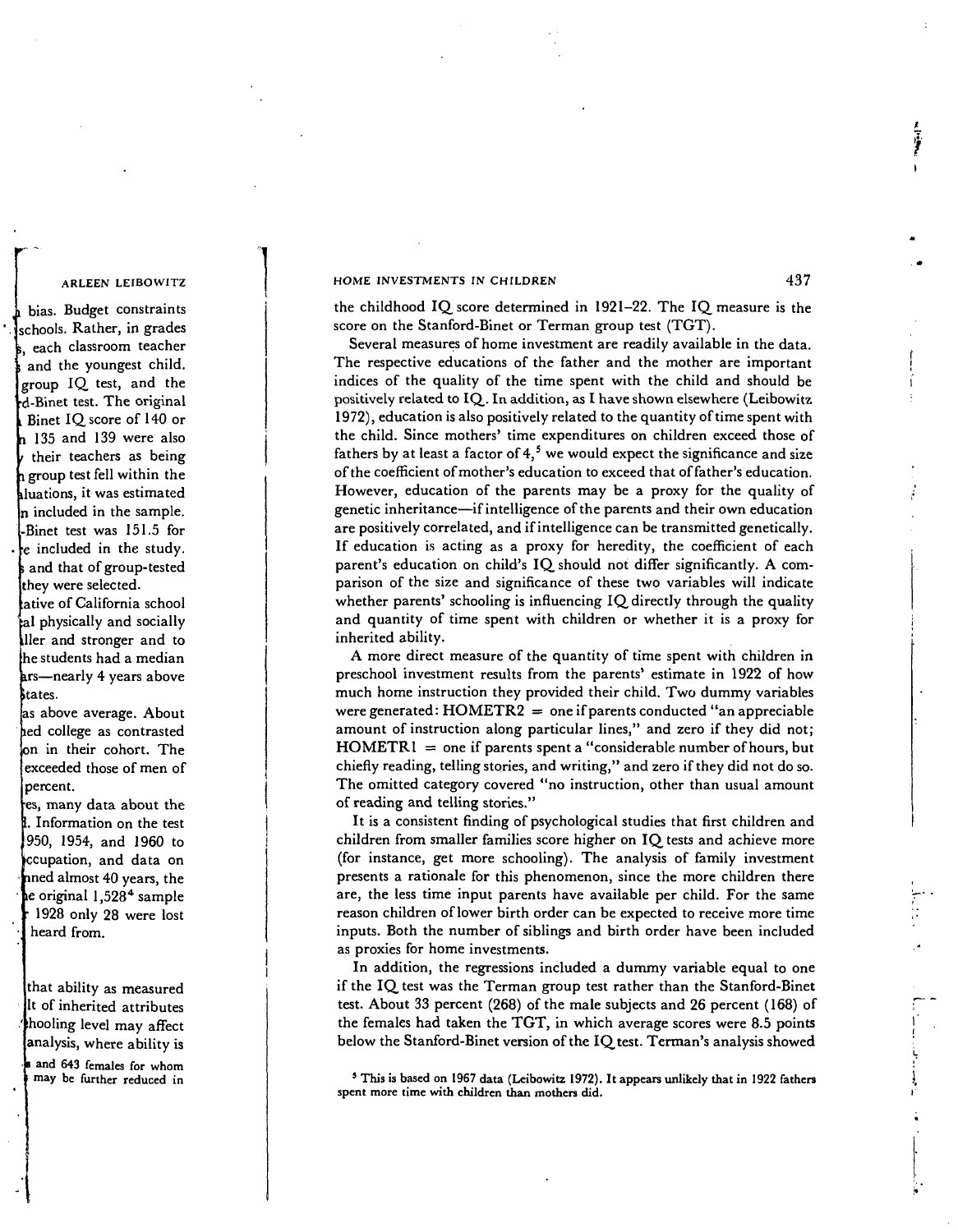$\ddot{\phantom{0}}$ 

the TOT-tested students were at least as select a group as the Binet-tested ones, but scores were shifted down. The assumption is made that the two tests are identical in all other respects. Means and standard deviations of the variables are presented in Appendix C.

### A. Estimation for Males

In table 1 the regression of family-investment variables on IQ measured at age 11 is presented for the 821 males in the sample. Both home-investment variables were positive, with HOMETR2 having a stronger positive impact on IQ than HOMETR1. Thus, the quality of time inputs by parents did raise measured IQ and special instruction had more of an impact than generalized time inputs. Since this holds the quantity of time inputs constant, the education variables can be taken to measure the quality of time. The mother's education is a very significant predictor of IQ, while the coefficient for father's education is not significantly different from zero. This suggests, as argued above, that education is a proxy for home investment and not solely for inherited factors. Psychologists have also shown (Kagan and Moss 1959) that correlation between child's IQ and maternal education is greater than that between child's IQ and paternal education, while the correlations between child's IQ and those of mother and father do not differ significantly.

Birth order is represented by the variable BORDER, which was coded 1 for a first-born child, 2 for the second-born, and so on. This variable thus contains some information about number of siblings as well as about birth order. The negative effect of birth order, while quantitatively small, is quite significant. If, instead of birth order, number of siblings is used, its coefficient is significantly different from zero only at the 10 percent level of significance. If both are included in the equation, birth order's coefficient remains significantly different from zero, while number of siblings does not. Estimated family income in 1922 (YK) did not prove to be a significant predictor of childhood IQ, as seen in table 1, column 2.

When the equations are based on the 553 boys who took the Stanford-Binet test, thus allowing us to dispense with the TGT dummy variable, the coefficients are substantially the same (see col. 3, table 1). be a significant predictor of chilo<br>When the equations are based<br>Binet test, thus allowing us to diverse coefficients are substantially<br> $B.$  Estimation for Females<br>The same variables which accou

The same variables which accounted for 18.6 percent of the variance in IQ of males in the sample account for only 13 percent of the variance of females' IQ (see table 1, col. 4). Apart from the TGT dummy and family <sup>2</sup> income, none of the variables meets conventional levels of significance. Neither the direct measures of the quantity of time inputs (HOMETR1 and HOMETR2) nor the parents' education variables have coefficients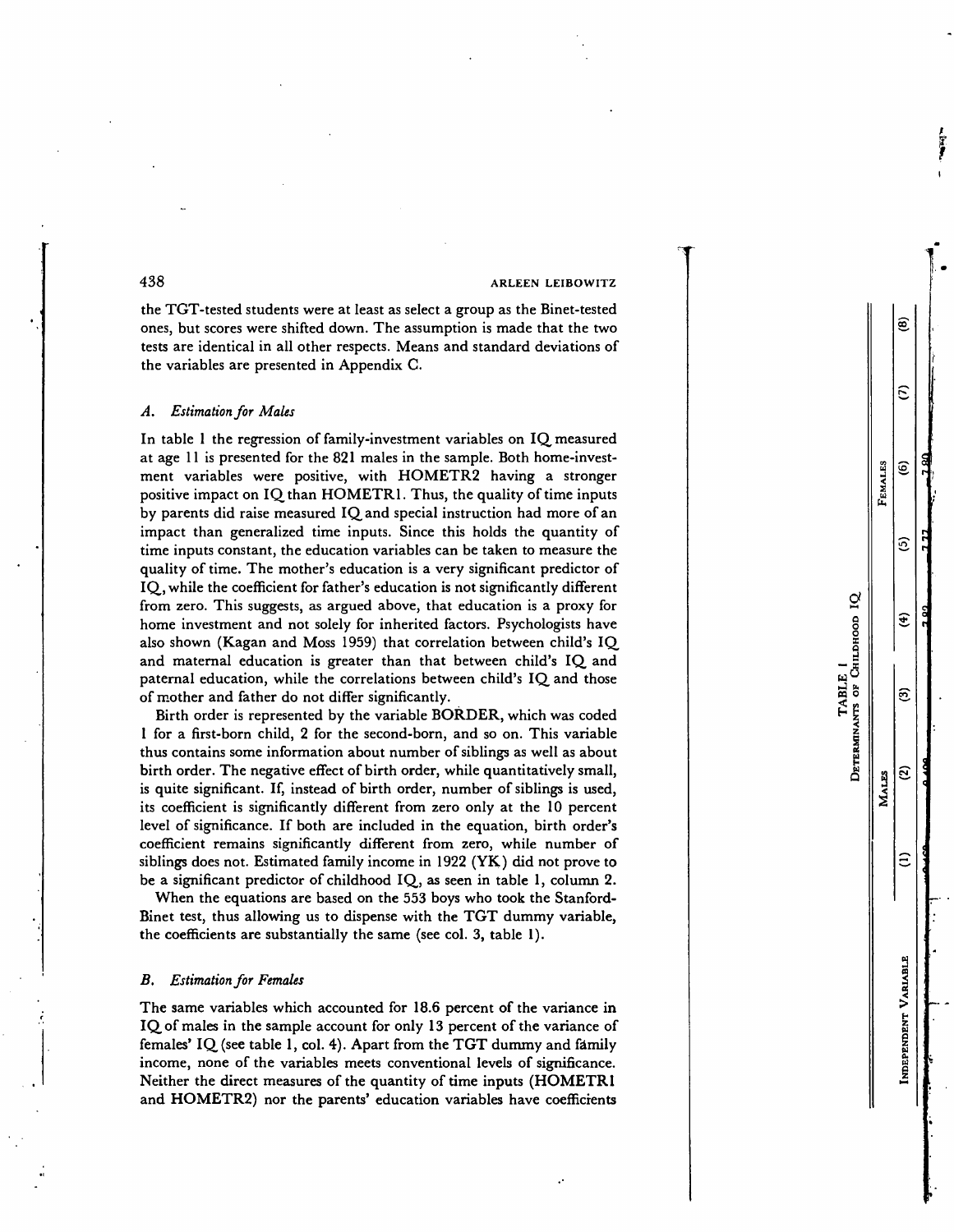$\ddot{\phantom{0}}$ 

|                                                                                                                                                                                                                                                                                             |                                                                                                                                                                                                                                | <b>MALES</b>                                            |                                      |                                |                       | FEMALES                                          |                                                       |                                                                          |
|---------------------------------------------------------------------------------------------------------------------------------------------------------------------------------------------------------------------------------------------------------------------------------------------|--------------------------------------------------------------------------------------------------------------------------------------------------------------------------------------------------------------------------------|---------------------------------------------------------|--------------------------------------|--------------------------------|-----------------------|--------------------------------------------------|-------------------------------------------------------|--------------------------------------------------------------------------|
| INDEPENDENT VARIABLE                                                                                                                                                                                                                                                                        | $\ominus$                                                                                                                                                                                                                      | $\mathfrak{S}$                                          | ම                                    | $\widehat{\mathbf{f}}$         | ම                     | $\widehat{\mathfrak{S}}$                         | $\widehat{c}$                                         | ම                                                                        |
| $\cdot$                                                                                                                                                                                                                                                                                     |                                                                                                                                                                                                                                |                                                         | $\vdots$                             |                                | $-7.77$<br>$(9.28)$   |                                                  | $\vdots$                                              | $\cdot$<br>$\ddot{\cdot}$                                                |
| $\bullet$<br>$\ddot{\cdot}$<br>$\vdots$                                                                                                                                                                                                                                                     |                                                                                                                                                                                                                                |                                                         | 0.420                                | $-7.82$<br>$(9.30)$<br>$0.160$ | $\frac{1}{4}$         | $-7.80$<br>$(9.29)$<br>$(1.63)$<br>$(1.00)$      |                                                       |                                                                          |
|                                                                                                                                                                                                                                                                                             |                                                                                                                                                                                                                                |                                                         |                                      | $(0.98)$<br>$0.0008$           |                       |                                                  |                                                       |                                                                          |
| $\bullet$<br>$\ddot{\cdot}$<br>BORDER                                                                                                                                                                                                                                                       |                                                                                                                                                                                                                                |                                                         | ٮ                                    |                                | $\ddot{\ddot{\cdot}}$ | $\vdots$                                         |                                                       |                                                                          |
| $\vdots$<br>$\vdots$<br>HOMETR2                                                                                                                                                                                                                                                             |                                                                                                                                                                                                                                |                                                         | 03382343634<br>038323454<br>07723454 | )<br>၁ <del>၁၁၁၁</del><br>၂၀၁၁ | ÷                     | $\ddot{\cdot}$                                   |                                                       | $\begin{array}{l} 217 \\ 313 \\ 239 \\ 021 \\ 036 \\ \hline \end{array}$ |
| $\ddot{a}$ $\ddot{b}$ $\ddot{b}$ $\ddot{c}$ $\ddot{d}$ $\ddot{d}$ $\ddot{d}$ $\ddot{d}$ $\ddot{d}$ $\ddot{d}$ $\ddot{d}$ $\ddot{d}$ $\ddot{d}$ $\ddot{d}$ $\ddot{d}$ $\ddot{d}$ $\ddot{d}$ $\ddot{d}$ $\ddot{d}$ $\ddot{d}$ $\ddot{d}$ $\ddot{d}$ $\ddot{d}$ $\ddot{d}$ $\ddot{$<br>HOMETRI |                                                                                                                                                                                                                                | $-8,00000$                                              |                                      |                                | $\frac{1}{2}$         | $\vdots$                                         |                                                       |                                                                          |
| $\begin{array}{c} \n\vdots \\ \vdots \\ \vdots \\ \vdots\n\end{array}$<br>EDFAT                                                                                                                                                                                                             | $-8488$ $-8473$ $-8473$ $-8473$ $-8473$ $-8473$ $-8473$ $-8473$ $-8473$ $-8473$ $-8473$ $-8473$ $-8473$ $-8473$ $-8473$ $-8473$ $-8473$ $-8473$ $-8473$ $-8473$ $-8473$ $-8473$ $-8473$ $-8473$ $-8473$ $-8473$ $-8473$ $-847$ |                                                         | $(1.40)$<br>$0.128$<br>(0.81)        | (0.44)                         | $\ddot{\cdot}$        |                                                  | 116554668668862<br>1065546686688686<br>10656746686886 | <b>estages</b><br><b>estages</b>                                         |
| $\ddot{\cdot}$<br><b>YK</b>                                                                                                                                                                                                                                                                 | $\vdots$                                                                                                                                                                                                                       | $\begin{array}{c} (0.05) \\ 3.78 \\ (0.80) \end{array}$ | $\vdots$                             | 0.850<br>0.850<br>0.814        | $\frac{9.57}{(2.32)}$ | $0.135$<br>$0.94$<br>$0.04$<br>$0.04$<br>$140.3$ |                                                       |                                                                          |
| ٠<br>$\ddot{\ddot{\cdot}}$                                                                                                                                                                                                                                                                  | 147.1                                                                                                                                                                                                                          | 14.6                                                    | 145.6                                |                                | 141.9                 |                                                  |                                                       |                                                                          |
| $\vdots$<br>$\bullet$<br>$\vdots$<br><br>$\mathbb{R}^2$                                                                                                                                                                                                                                     | ,186                                                                                                                                                                                                                           | .186                                                    | <b>GRO.</b>                          | .130                           | .126                  | .129                                             | .017                                                  | <b>GHO.</b>                                                              |
| Number of observations                                                                                                                                                                                                                                                                      | 821                                                                                                                                                                                                                            | 821                                                     | 553                                  | 643                            | 643                   | 643                                              | 475                                                   | 168                                                                      |
| Nore.----values are in parentheses.                                                                                                                                                                                                                                                         |                                                                                                                                                                                                                                |                                                         |                                      |                                |                       |                                                  |                                                       |                                                                          |
|                                                                                                                                                                                                                                                                                             |                                                                                                                                                                                                                                |                                                         |                                      |                                |                       |                                                  |                                                       |                                                                          |
|                                                                                                                                                                                                                                                                                             |                                                                                                                                                                                                                                |                                                         |                                      |                                |                       |                                                  |                                                       |                                                                          |
|                                                                                                                                                                                                                                                                                             |                                                                                                                                                                                                                                |                                                         |                                      |                                |                       |                                                  |                                                       |                                                                          |
|                                                                                                                                                                                                                                                                                             |                                                                                                                                                                                                                                |                                                         |                                      |                                |                       |                                                  |                                                       |                                                                          |
|                                                                                                                                                                                                                                                                                             |                                                                                                                                                                                                                                |                                                         |                                      |                                |                       |                                                  |                                                       |                                                                          |

 $\ddot{\phantom{0}}$ 

 $\ddot{\phantom{0}}$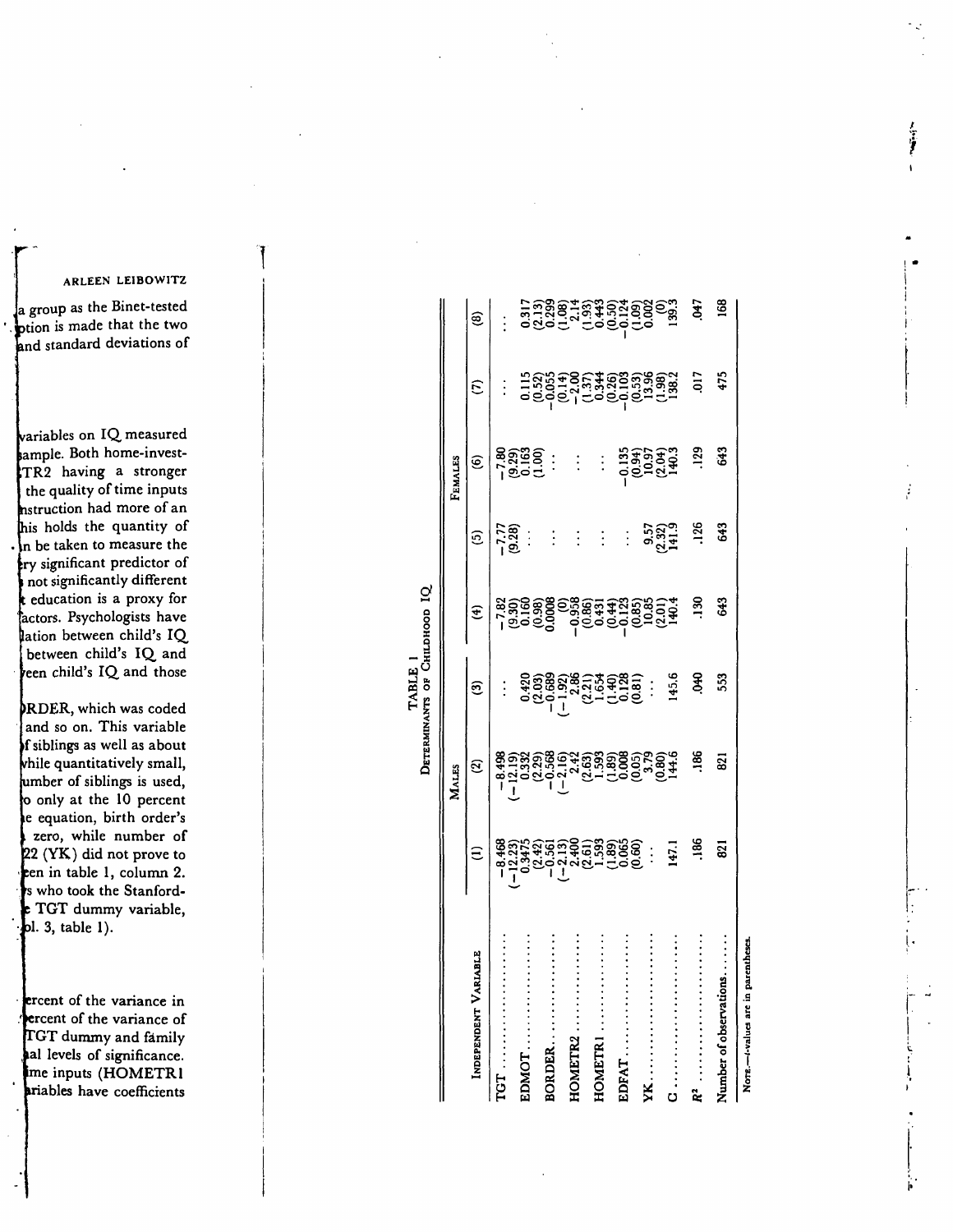#### 440 ARLEEN LEIBOWITZ

 $\ddot{\phantom{0}}$ 

significantly different from zero. Birth order and number of siblings have no significant impact on measured IQ. The only other variable which was significantly related to IQ was YK, a measure of relative family incomes, generated from data on the father's occupation in 1922. (The construction of this latter variable is described in Appendix A.)

When the equation is estimated for only those subjects who took the Stanford-Binet test, the only significant variable is family income (table 1, col. 7). However, when the sample covers only the girls who took the Terman group test (as in table 1, col. 8), mother's education and HOMETR2 are positively related to childhood  $IQ$  as is the case for males, while family income is not significantly related to IQ. It should be noted that the girls chosen by the TGT were older, and probably constituted a more selective group than the girls chosen by the Stanford-Binet test. The ratio of boys to girls in the TGT group was 1.83 and in the Stanford-Binet group 1.16 (Terman 1925, p. 560). The greater selectivity of the older group is consistent with the fact that  $IQ$  of girls falls more than that of boys over time (Sontag, Baker, and Nelson 1958, pp. 22—32). The TGT group had high abilities which endured at least until their adolescence.

Although a drop in IQ on retest is expected on statistical grounds due to regression toward the mean, girls showed greater decreases in IQ than boys when their IQs were retested after an interval of several years. In this sample, 54 children younger than age 13 in 1927—28 were again given the Stanford-Binet test. The 13-point average decrease in IQ for girls was significantly different from the three-point average drop for boys.<sup>6</sup>

These results suggest that the kind of intelligence that endures through adolescence (as was the case with the TGT-selected girls) is systematically related to home investments. However, in the younger group the factors which account for their scoring in the top 1 percent of the IQ distribution are more evanescent and are not related to home investments. Home investments were related to older girls' IQ differences that were stable over time, but only income was related to younger girls' IQs which faded over time.

#### IV. Determinants of Schooling Level

The model postulates that final schooling level depends on ability, family income, and home investments. If human capital is not equally productive in the market and in the acquisition of new human capital, measures of human capital stock (such as childhood IQ) should be related to years of schooling.

<sup>6</sup> The approximate standard deviation of the difference is two (Terman, Burks, and Jensen 1930, P. 25). Four hundred older students also were retested in 1927—28, but the difference by sex was not significant (ibid., p. 33).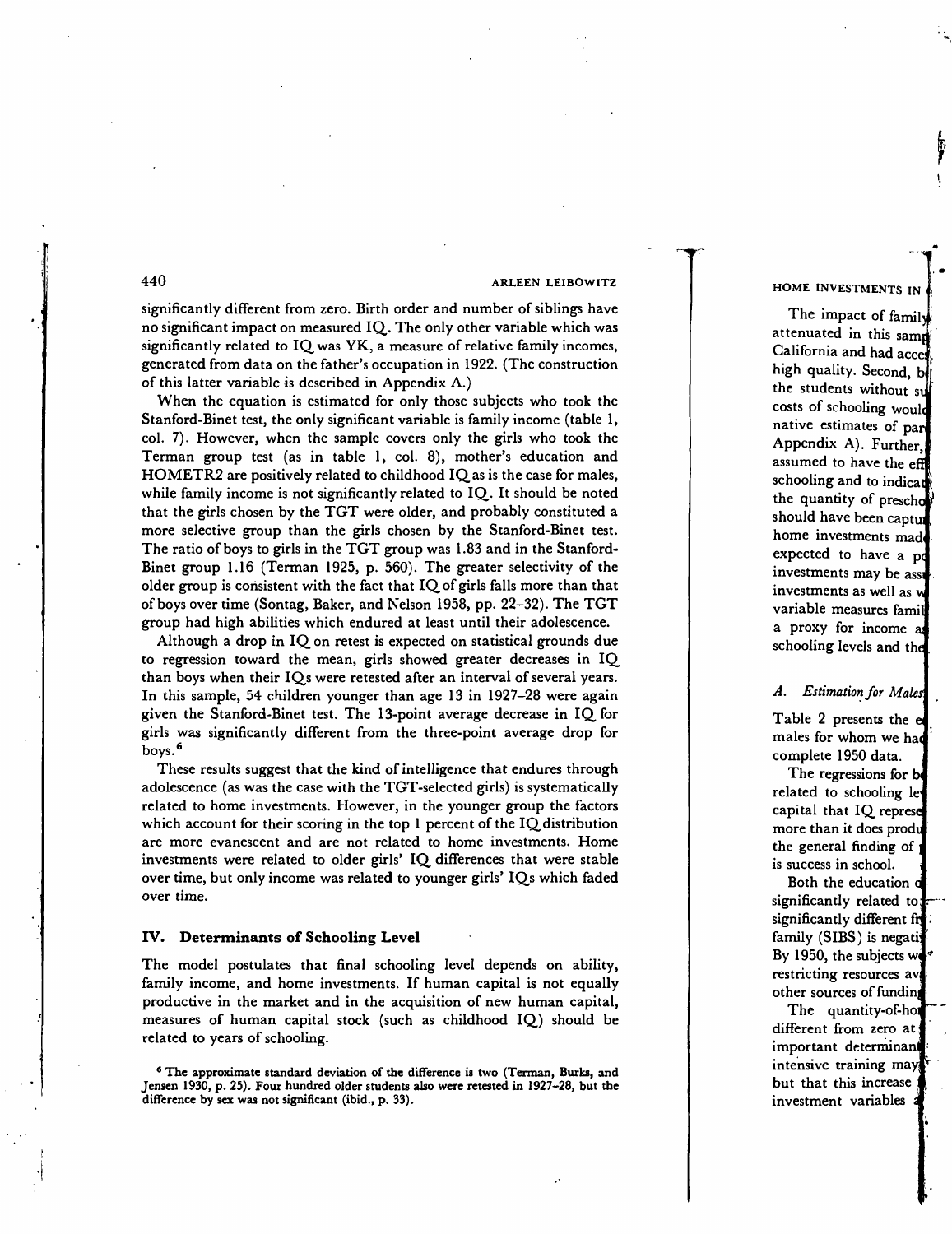The impact of family income on schooling attainment may be quite attenuated in this sample. First, all sample members were residents of California and had access to the "free" state university system, which is of high quality. Second, because of their demonstrated scholastic aptitude, the students without sufficient family resources to finance the indirect costs of schooling would have been eligible for scholarships. Two alternative estimates of parental income were constructed (as described in Appendix A). Further, additional numbers of siblings in a family are assumed to have the effect of reducing the amount of family support for schooling and to indicate lower levels of home investments. The effects of the quantity of preschool home investments (the HOMETR variables) should have been captured in the childhood IQ measure, but measures of home investments made after the childhood IQ test was taken can be expected to have a positive impact on schooling levels. Later home investments may be assumed to be positively correlated with early home investments as well as with parents' education. If the constructed income variable measures family income imperfectly, father's education may be a proxy for income as well as for home investment. (Definitions of schooling levels and their frequencies are given in Appendix B.)

#### A. Estimation for Males

Table 2 presents the equations estimating education levels for the 780 males for whom we had 1940 data and the 781 males for whom we had complete 1950 data.

The regressions for both years show that childhood ability is positively related to schooling level. This fact indicates that the kind of human capital that IQ represents enhances productivity in acquiring schooling more than it does productivity in the labor market. This is consistent with the general finding of psychologists that the one thing IQ predicts best is success in school.

Both the education of the mother and of the father are positively and significantly related to schooling achieved, and the coefficients are not significantly different from each other. The effect of other children in the family (SIBS) is negative and significant at the 10 percent level in 1940. By 1950, the subjects were nearly 40 years old, and the effect of siblings in restricting resources available for schooling seems to have leveled off as other sources of funding were developed. mificantly related to schooling achieved, and the coefficients are not<br>nificantly different from each other. The effect of other children in the<br>mily (SIBS) is negative and significant at the 10 percent level in 1940.<br>1950

different from zero at the 10 percent level. Since these variables were important determinants of IQ their negative signs may indicate that intensive training may temporarily boost IQ (as measured at age 11), but that this increase fades as time passes. This, the quantity-of-homeinvestment variables are correlated with a transitory increase in IQ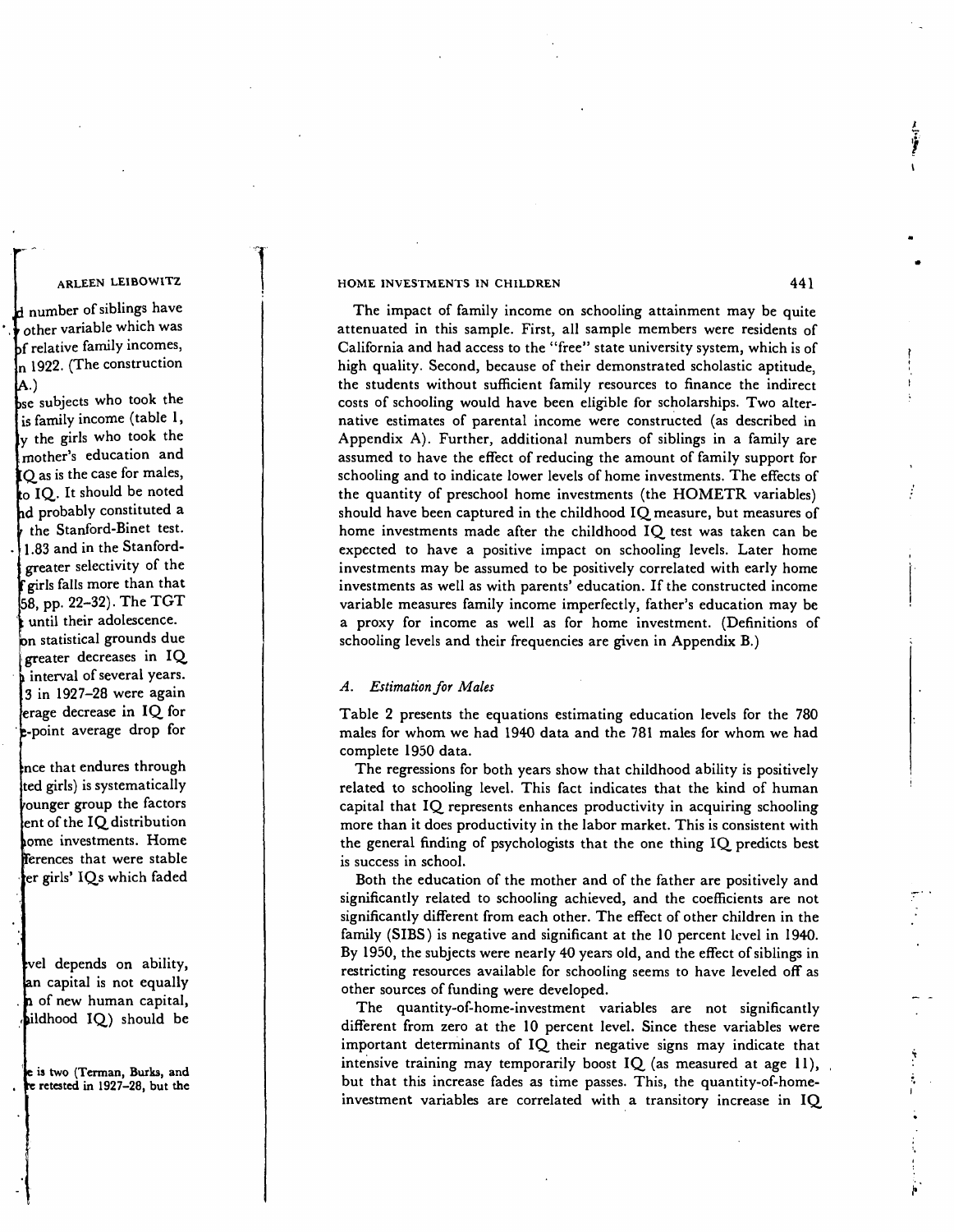|                        |           | 1940     |          | 1950     |
|------------------------|-----------|----------|----------|----------|
| INDEPENDENT VARIABLE   | (1)       | (2)      | (3)      | (4)      |
| $EDMOT$                | 0.124     | 0.131    | 0.134    | 0.141    |
|                        | (3.05)    | (3.18)   | (3.35)   | (3.47)   |
| $EDFAT$                | 0.110     | 0.122    | 0.149    | 0.163    |
|                        | (3.51)    | (3.22)   | (4.82)   | (4.35)   |
| $CIQ$                  | 0.021     | 0.023    | 0.024    | 0.025    |
|                        | (2.16)    | (2.29)   | (2.46)   | (2.57)   |
| TGT                    | 0.753     | 0.765    | 0.500    | 0.511    |
|                        | (3.54)    | (3.59)   | (2.38)   | (2.43)   |
| $HOMETRI$              | $\cdots$  | $-0.192$ | $\cdots$ | $-0.124$ |
|                        |           | (0.80)   |          | (0.53)   |
| HOMETR2                | $\ldots$  | $-0.293$ | $\cdots$ | $-0.248$ |
|                        |           | (1.13)   |          | (0.96)   |
| $SIBS$                 | $-0.118$  | $-0.123$ | $-0.058$ | $-0.063$ |
|                        | (2.01)    | (2.09)   | (1.01)   | (1.08)   |
|                        | $\ddotsc$ | $-0.782$ | $\cdots$ | $-0.929$ |
|                        |           | (0.58)   |          | (0.69)   |
|                        | 10.03     | 10.38    | 9.39     | 9.85     |
| $R^2$                  | .078      | .080     | .102     | .104     |
| Number of observations | 780       | 780      | 781      | 781      |

TABLE 2 YEARS OF SCHOOLING OF MALES IN TERMAN SAMPLE

which has faded by the time schooling decisions are made.<sup>7</sup> Family income was not significantly related to schooling levels.

In summary, these regressions indicate that the schooling level for males is positively related to ability, that larger numbers of siblings may cause schooling to take longer to complete due to the difficulty of financing it (or the obligation to put younger brothers and sisters through school), but the final level of schooling is independent of family size. Finally, the levels of parent's education, representing the quality and quantity of home investments, have a positive effect on schooling levels, while the quantity of preschool investments does not. Mother's and father's education have equal impacts on schooling, while mother's education was much more important in determining IQ. Father's education may be a proxy for income, although a more direct measure of income was not significantly related to schooling levels.

#### B. Estimation for Females

In contrast to males, schooling levels of females are not significantly related to ability (see table 3, cols. I and 4.) They are, however, related

<sup>&</sup>lt;sup>7</sup> This transitory effect on IQ of intensive preschool programs has also been seen in programs outside the home, such as Head Start. Finis Welch pointed out this analogy to me.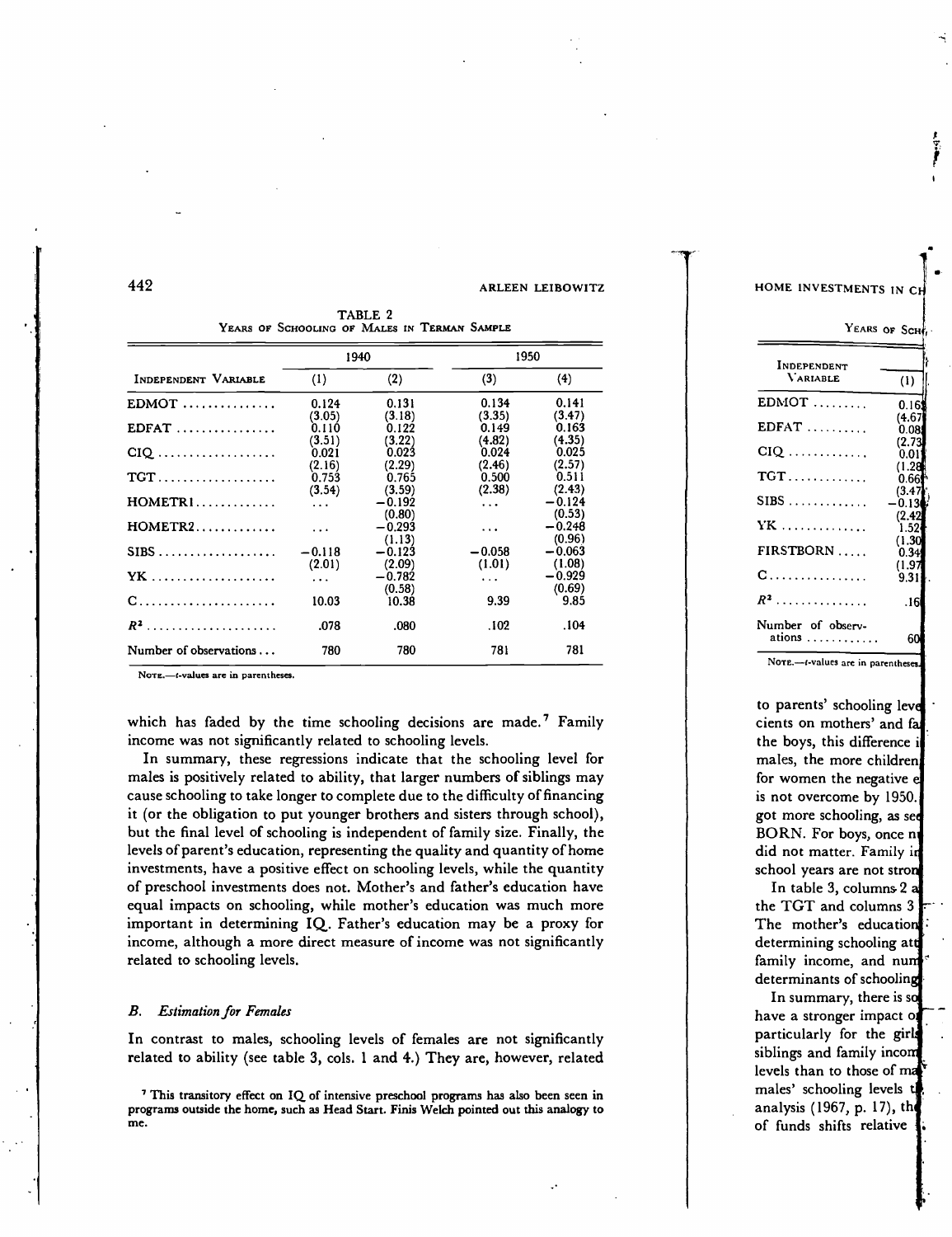| YEARS OF SCHOOLING OF FEMALES IN TERMAN SAMPLE<br>(1)   | TABLE 3<br>1940                                                                                             |                             |                          |                                    |                                                                                                                                                                                                                                                                                                                                                                                                                                                                                                                                                                                                                                                                                                                                                                                                                                                                                                                                                                                                                                                                                                                                                                                                    |
|---------------------------------------------------------|-------------------------------------------------------------------------------------------------------------|-----------------------------|--------------------------|------------------------------------|----------------------------------------------------------------------------------------------------------------------------------------------------------------------------------------------------------------------------------------------------------------------------------------------------------------------------------------------------------------------------------------------------------------------------------------------------------------------------------------------------------------------------------------------------------------------------------------------------------------------------------------------------------------------------------------------------------------------------------------------------------------------------------------------------------------------------------------------------------------------------------------------------------------------------------------------------------------------------------------------------------------------------------------------------------------------------------------------------------------------------------------------------------------------------------------------------|
|                                                         |                                                                                                             |                             |                          |                                    |                                                                                                                                                                                                                                                                                                                                                                                                                                                                                                                                                                                                                                                                                                                                                                                                                                                                                                                                                                                                                                                                                                                                                                                                    |
|                                                         |                                                                                                             |                             |                          | 1950                               |                                                                                                                                                                                                                                                                                                                                                                                                                                                                                                                                                                                                                                                                                                                                                                                                                                                                                                                                                                                                                                                                                                                                                                                                    |
|                                                         | (2)                                                                                                         | (3)                         | (4)                      | (5)                                | (6)                                                                                                                                                                                                                                                                                                                                                                                                                                                                                                                                                                                                                                                                                                                                                                                                                                                                                                                                                                                                                                                                                                                                                                                                |
| 0.163                                                   | 0.180                                                                                                       | 0.161                       | 0.158                    | 0.180                              | 0.152                                                                                                                                                                                                                                                                                                                                                                                                                                                                                                                                                                                                                                                                                                                                                                                                                                                                                                                                                                                                                                                                                                                                                                                              |
| (4.67)<br>0.085                                         | (2.89)<br>0.085                                                                                             | (3.77)<br>0.112             | (4.73)<br>0.073          | (3.01)<br>0.043                    | (3.70)<br>0.113                                                                                                                                                                                                                                                                                                                                                                                                                                                                                                                                                                                                                                                                                                                                                                                                                                                                                                                                                                                                                                                                                                                                                                                    |
| (2.73)                                                  | (1.52)                                                                                                      | (3.55)                      | (2.43)                   | (0.79)                             | (3.70)                                                                                                                                                                                                                                                                                                                                                                                                                                                                                                                                                                                                                                                                                                                                                                                                                                                                                                                                                                                                                                                                                                                                                                                             |
| (1.28)                                                  | (0.36)                                                                                                      | (1.51)                      | (1.15)                   | (0.63)                             | 0.012<br>(1.44)                                                                                                                                                                                                                                                                                                                                                                                                                                                                                                                                                                                                                                                                                                                                                                                                                                                                                                                                                                                                                                                                                                                                                                                    |
| 0.669                                                   | $\sim$ $\sim$ $\sim$                                                                                        | $\ldots$                    | 0.491                    | $\cdots$                           | $\ldots$                                                                                                                                                                                                                                                                                                                                                                                                                                                                                                                                                                                                                                                                                                                                                                                                                                                                                                                                                                                                                                                                                                                                                                                           |
| $-0.136$                                                | $-0.152$                                                                                                    | - 0.146                     | -0.126                   | $-0.131$                           | - 0.143                                                                                                                                                                                                                                                                                                                                                                                                                                                                                                                                                                                                                                                                                                                                                                                                                                                                                                                                                                                                                                                                                                                                                                                            |
| (2.42)                                                  | (1.62)                                                                                                      | (2.08)                      | (2.34)                   | (1.47)                             | (2.12)<br>0.083                                                                                                                                                                                                                                                                                                                                                                                                                                                                                                                                                                                                                                                                                                                                                                                                                                                                                                                                                                                                                                                                                                                                                                                    |
| (1.30)                                                  | (0.31)                                                                                                      | (1.30)                      | (1.51)                   | (0.48)                             | (1.44)                                                                                                                                                                                                                                                                                                                                                                                                                                                                                                                                                                                                                                                                                                                                                                                                                                                                                                                                                                                                                                                                                                                                                                                             |
| 0.349                                                   | 0.513                                                                                                       | 0.274                       | 0.232                    | 0.340                              | 0.164                                                                                                                                                                                                                                                                                                                                                                                                                                                                                                                                                                                                                                                                                                                                                                                                                                                                                                                                                                                                                                                                                                                                                                                              |
| 9.311                                                   | 13.637                                                                                                      | 10.004                      | 9.817                    | 14.978                             | (0.79)<br>10.531                                                                                                                                                                                                                                                                                                                                                                                                                                                                                                                                                                                                                                                                                                                                                                                                                                                                                                                                                                                                                                                                                                                                                                                   |
| .166                                                    | .177                                                                                                        | .153                        | .154                     | .145                               | .152                                                                                                                                                                                                                                                                                                                                                                                                                                                                                                                                                                                                                                                                                                                                                                                                                                                                                                                                                                                                                                                                                                                                                                                               |
| 606                                                     | 158                                                                                                         | 448                         | 615                      | 158                                | 457                                                                                                                                                                                                                                                                                                                                                                                                                                                                                                                                                                                                                                                                                                                                                                                                                                                                                                                                                                                                                                                                                                                                                                                                |
| determinants of schooling for the Stanford-Binet group. |                                                                                                             |                             |                          |                                    |                                                                                                                                                                                                                                                                                                                                                                                                                                                                                                                                                                                                                                                                                                                                                                                                                                                                                                                                                                                                                                                                                                                                                                                                    |
|                                                         | 0.011<br>(3.47)<br>1.524<br>(1.97)<br>ations $\ldots \ldots \ldots$<br>NOTE.-----values are in parentheses. | $-0.011$<br>0.682<br>(1.60) | 0.014<br>0.076<br>(1.26) | 0.009<br>(2.65)<br>1.705<br>(1.36) | $-0.019$<br>1.034<br>(1.10)<br>to parents' schooling levels. Although the difference between the coeffi-<br>cients on mothers' and fathers' education is greater for the girls than for<br>the boys, this difference is not significant at the 5 percent level. As with<br>males, the more children in the family, the less schooling achieved, but<br>for women the negative effect of a larger family on schooling attainment<br>is not overcome by 1950. Girls who were the oldest child in their family<br>got more schooling, as seen by the positive effect of the variable FIRST-<br>BORN. For boys, once number of siblings was held constant, birth order<br>did not matter. Family income and quantity of home investment in pre-<br>school years are not strongly related to years of schooling achieved.<br>In table 3, columns 2 and 5 refer to the girls selected in high school by<br>the TGT and columns 3 and 6 refer to the Stanford-Binet-selected girls.<br>The mother's education seems to be relatively more important in<br>determining schooling attainment of TGT-girls, while father's education,<br>family income, and number of siblings are relatively more important |

TABLE 3 YEARS ov SCHOOLING OF FEMALES IN ARLEEN LEIBOWITZ <sup>443</sup> YEARS OF SCHOOLING OF FEMALES IN TERMAN SAMPLE

In summary, there is some evidence here that a mother's characteristics have a stronger impact on schooling achieved by females than by males, particularly for the girls chosen in high school. Further, number of siblings and family income are more closely related to females' schooling levels than to those of males, while ability is more strongly related to the males' schooling levels than to those of females. If we apply Becker's analysis (1967, p. 17), these results suggest that for girls the supply curve of funds shifts relative to a comparatively stable demand curve for

 $\cdot$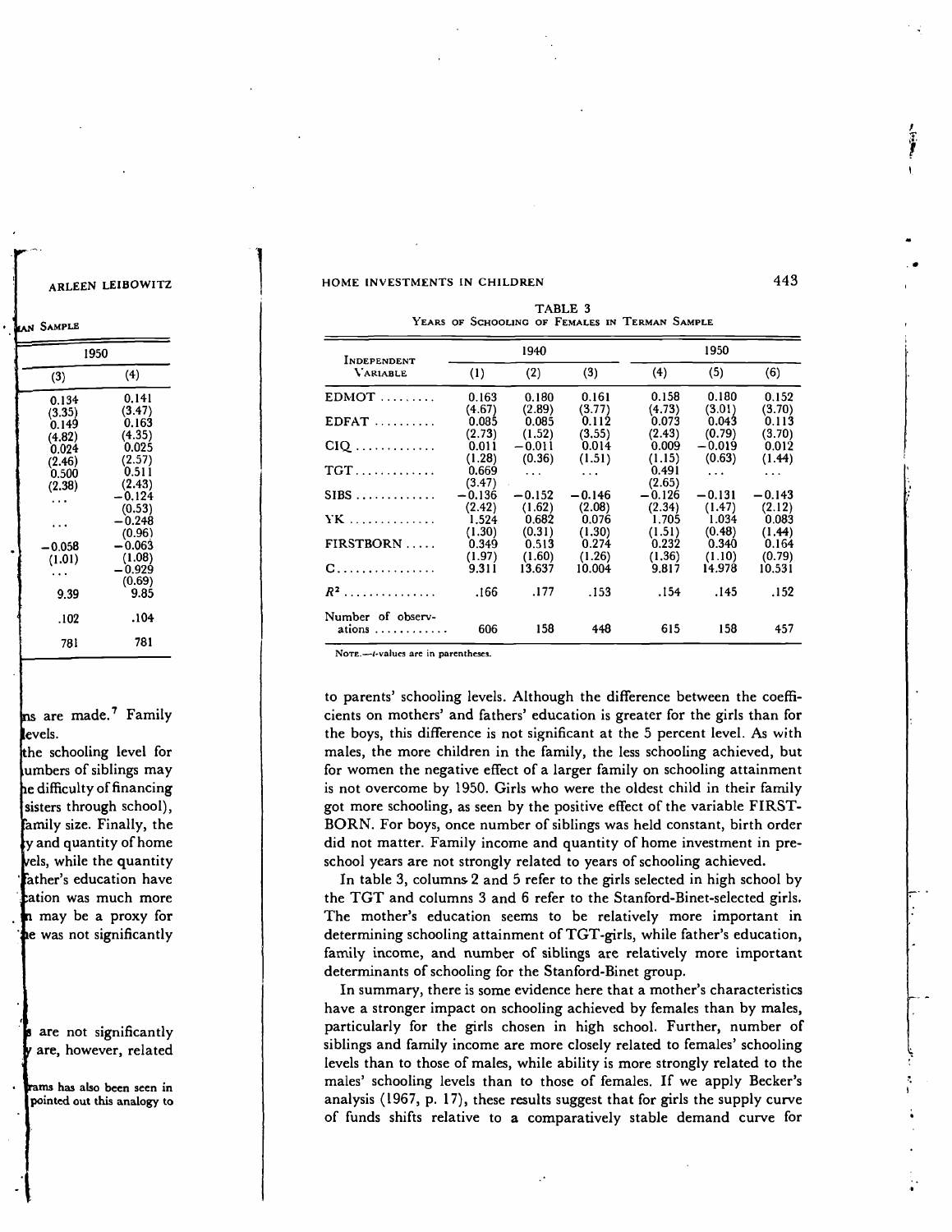schooling, while the opposite is true for males. This implies that males face greater equality of opportunity for schooling than do females.

### C. Total Effect of Mother's Education

The total effect of mother's education on schooling achieved is composed of the direct effect and the indirect effect via IQ. For a male, each year of mother's education results in an addition of .14 of a year of schooling in 1940 and .15 of a year in 1950. Thus, the effect of having a mother who is a college graduate compared to one who is a high school graduate is to increase schooling attainment by .6 of a year.

For girls who took the TGT, each additional year of a mother's schooling resulted in .18 of a year of schooling attained in 1940 and .17 of a year in 1950. For the girls who were selected through the Stanford-Binet test, an additional year of mother's schooling added .16 of a year to schooling attained by 1940 and .15 of a year to schooling attained by 1950.

#### V. Determinants of Income

#### A. Schooling and Postschool Investments

According to the model presented in figure 1, income is derived from the rent on different forms of human capital: ability and home, school, and postschooling investment. The relation to be estimated is of the form  $Y = \beta_1 + \beta_2 I_2 + \beta_3 I_3 + \beta_4 (I_3)^2 + u$ , where  $Y = \log$  of earnings in a given year,  $I_2$  = years of schooling,  $I_3$  = years of experience, and  $u =$  other income-affecting factors which are uncorrelated with the investment variables

Using the approximation that  $log(1 + r) \cong r$ , and assuming that rates of return are constant over time, the coefficient  $\beta_2$  can be interpreted as equal to  $rK$ , where r is the rate of return to investments made in schooling and  $K$  is the ratio of investment costs to gross potential earnings during the schooling period.<sup>8</sup>

A common assumption in interpreting human capital earnings functions is that  $K = 1$ , since opportunity costs probably account for the major part of investment costs and part-time earnings are assumed to offset tuition charges. Under these conditions,  $\beta_2$  can be interpreted as the rate of return to schooling. The inclusion of the number of years of experience and its square results from a Taylor series expansion of a series of on-the-job investments whose ratio to earnings declines linearly with time (see Mincer 1974b, pp. 3—6).

The parameters of the above equation were estimated using data on income earned by men in the sample in 1939, 1949, and 1959. Since

<sup>&</sup>lt;sup>8</sup> This approach is fully developed by Becker and Chiswick (1966).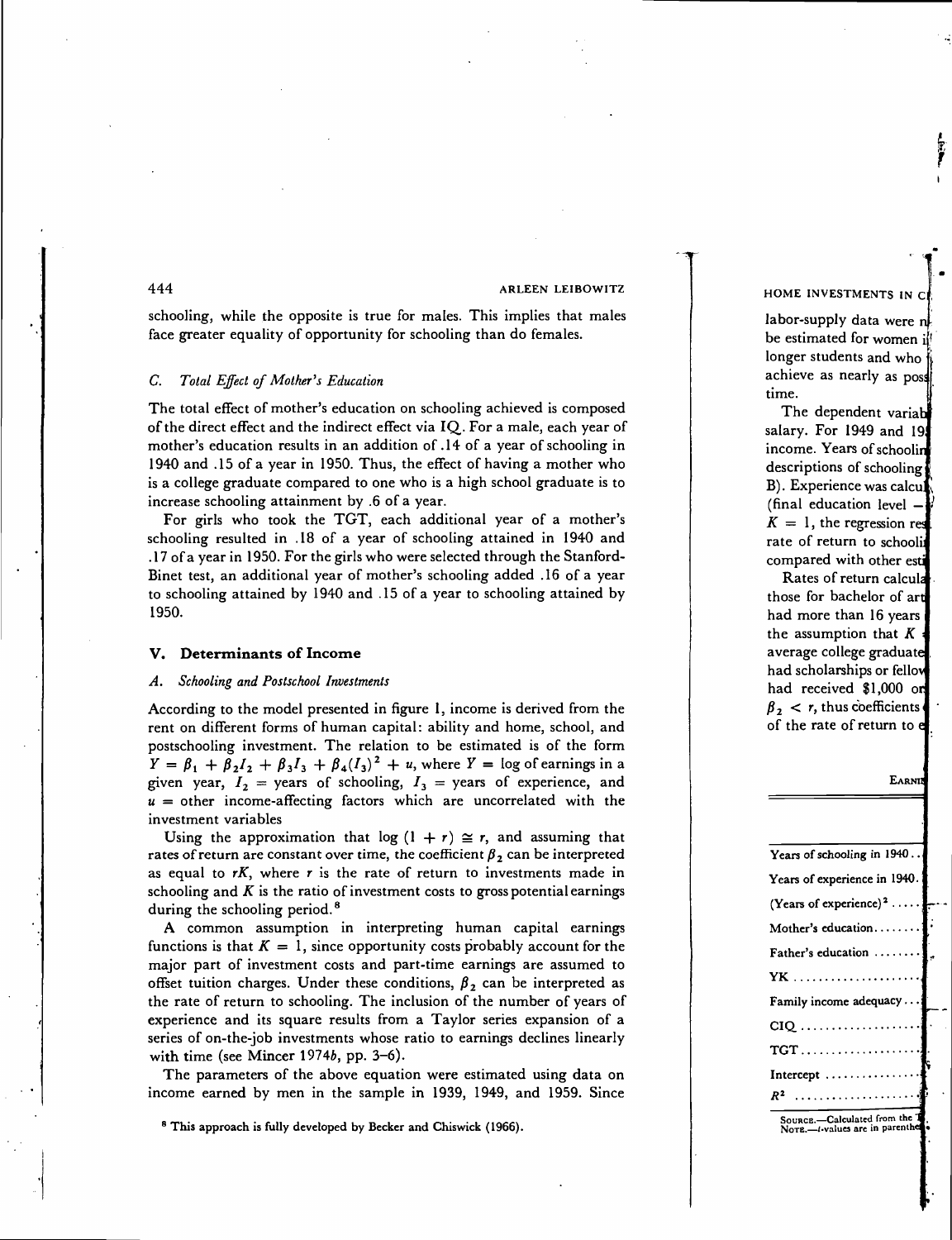labor-supply data were never obtained, the earnings functions could not be estimated for women in the Terman sample. Only males who were no longer students and who were not unemployed were included in order to achieve as nearly as possible a sample of men who were employed full time.

The dependent variable in 1939 was the full-time monthly wage or salary. For 1949 and 1959, the dependent variable was annual earned income. Years of schooling were assigned to correspond to rather detailed descriptions of schooling level given in the questionnaires (see Appendix B). Experience was calculated as: age  $-\text{age}$  at high school graduation  $-\text{age}$ (final education level  $-12$ ). If we employ the useful assumption that  $K = 1$ , the regression results presented in column 1 of tables 4–6 imply a rate of return to schooling of between 5.6 and 6.7 percent. This is low compared with other estimates of rates of return to college graduates.

Rates of return calculated for graduate training are usually lower than those for bachelor of arts degree holders, and 44 percent of this sample had more than 16 years of schooling. There is also reason to believe that the assumption that  $K = 1$  is less tenable for this sample than for the average college graduate, since 24 percent of the Terman undergraduates had scholarships or fellowships amounting to \$200 or more and 10 percent had received \$1,000 or more in support of their studies. If  $K < 1$ ,  $\beta_2$  < r, thus coefficients on years of schooling appear to be underestimates of the rate of return to education for this sample.

|                                                             |           |          | LOG OF MONTHLY EARNINGS (\$) |           |
|-------------------------------------------------------------|-----------|----------|------------------------------|-----------|
|                                                             | (1)       | (1a)     | (2)                          | (3)       |
| Years of schooling in $1940$                                | 0.056     | 0.056    | 0.063                        | 0.063     |
|                                                             | (5.18)    | (5.18)   | (5.77)                       | (5.22)    |
| Years of experience in 1940                                 | 0.004     | 0.019    | 0.019                        | 0.026     |
|                                                             | (0.07)    | (2.70)   | (2.75)                       | (2.87)    |
| (Years of experience) <sup>2</sup>                          | 0.0003    | .        | $\cdots$                     | .         |
|                                                             | (0.27)    |          |                              |           |
| Mother's education                                          | .         | .        | $-0.016$                     | $\cdots$  |
|                                                             |           |          | $(-1.52)$                    |           |
| Father's education                                          | $\cdots$  | $\cdots$ | $-0.009$                     | $\cdots$  |
|                                                             |           |          | $(-0.91)$                    |           |
|                                                             | $\ddotsc$ | .        | 0.85                         | $\cdots$  |
|                                                             |           |          | (2.41)                       |           |
| Family income adequacy                                      | .         | .        | 0.050                        |           |
|                                                             |           |          | (3.40)                       | $\cdots$  |
|                                                             | $\ddots$  | .        | $\cdots$                     | $-0.001$  |
|                                                             |           |          |                              | ( — 0.46) |
| $TGT \dots \dots \dots \dots \dots \dots \dots \dots \dots$ |           |          |                              | $-0.10$   |
|                                                             | $\cdots$  | $\cdots$ | $\cdots$                     | $(-1.36)$ |
|                                                             | 4.424     | 4.247    | 3.529                        |           |
| Intercept                                                   |           |          |                              | 4.169     |
|                                                             |           |          |                              |           |
| $R^2$                                                       | .036      | .036     | .063                         | .038      |

TABLE 4 EARNINGS FUNCTIONS FOR MALES IN 1940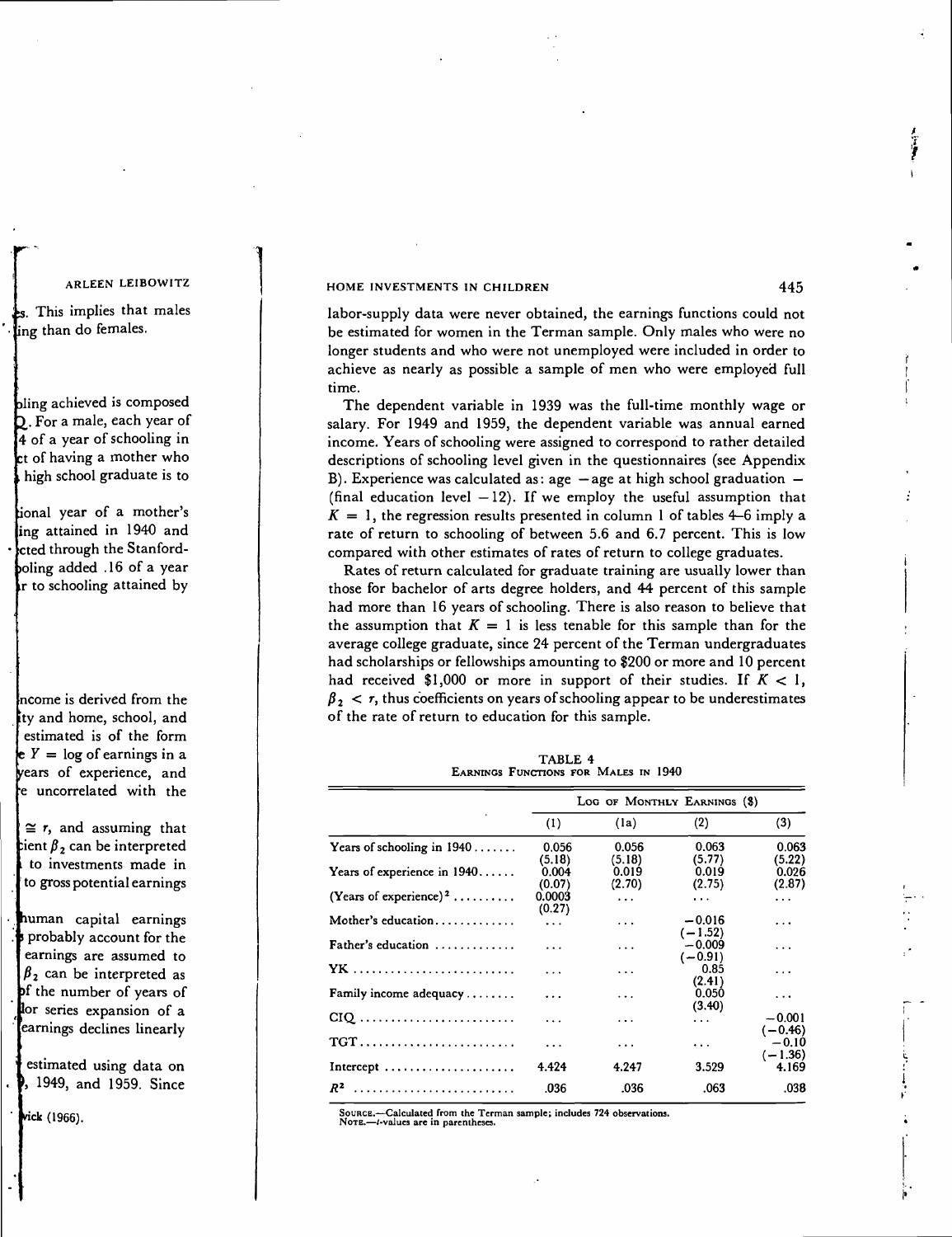|                                                                               |                       | LOG OF ANNUAL EARNINGS (\$100) |                    |
|-------------------------------------------------------------------------------|-----------------------|--------------------------------|--------------------|
|                                                                               | (1)                   | (2)                            | (3)                |
| Years of schooling in $1950$                                                  | 0.062<br>(6.14)       | 0.064<br>(6.29)                | 0.064<br>(5.79)    |
| Years of experience in 1950                                                   | 0.131<br>(2.39)       | 0.138<br>(2.52)                | 0.128<br>(2.34)    |
| (Years of experience) <sup>2</sup>                                            | $-0.0018$             | $-0.0019$                      | $-0.0017$          |
| Mother's education                                                            | $(-2.19)$<br>$\cdots$ | $(-2.32)$<br>$-0.026$          | $(-2.06)$<br>.     |
| Father's education $\ldots \ldots \ldots \ldots \ldots$                       | $\cdots$              | $(-2.56)$<br>0.00075           | $\cdots$           |
|                                                                               |                       | (0.08)<br>0.655                | .                  |
|                                                                               | <b>Contractor</b>     | (2.00)<br>$\cdots$             | 0.00049<br>(0.20)  |
| $TGT \dots \dots \dots \dots \dots \dots \dots \dots \dots \dots \dots \dots$ | $\cdot$               | $\cdots$                       | $-0.033$           |
|                                                                               | 1.02                  | 0.567                          | $(-0.52)$<br>0.905 |
|                                                                               | .061                  | .073                           | .062               |

TABLE 5 EARNINGS FUNCTIONS FOR MALES IN 1950

 $\bar{z}$ 

Sounce.—Calculated from the Terman sample; includes 731 observations.<br>Note.—I-values are in parentheses.

|                                                                               |                             | LOG OF ANNUAL EARNINGS (\$100) |                       |
|-------------------------------------------------------------------------------|-----------------------------|--------------------------------|-----------------------|
|                                                                               | $\left(1\right)$            | (2)                            | (3)                   |
| Years of schooling in $1950$                                                  | 0.067<br>(6.81)             | 0.067<br>(6.63)                | 0.075<br>(6.93)       |
| Years of experience in $1960$                                                 | 0.097<br>(1.44)             | 0.104<br>(1.54)                | 0.089<br>(1.31)       |
| (Years of experience) <sup>2</sup>                                            | $-0.001$<br>$(-1.45)$       | $-0.001$<br>$(-1.54)$          | $-0.001$<br>$(-1.18)$ |
|                                                                               | $\sim$ $\sim$ $\sim$ $\sim$ | $-0.016$<br>$(-1.58)$          | $\cdots$              |
| Father's education                                                            | $\cdots$                    | 0.001<br>(1.05)                | $\cdots$              |
|                                                                               | $\cdots$                    | 0.263<br>(0.84)                | $\cdots$              |
|                                                                               | $\cdots$                    | .                              | 0.002<br>(0.86)       |
| $TGT \dots \dots \dots \dots \dots \dots \dots \dots \dots \dots \dots \dots$ | $\cdots$                    | $\cdots$                       | $-0.096$<br>$(-1.54)$ |
| Intercept                                                                     | 1.722                       | 1.411                          | 1.33                  |
|                                                                               | .091                        | .097                           | .097                  |

 $\mathcal{P}$ 

TABLE 6 EARNINGS FUNCTIONS FOR MALES IN 1960

Source.—Calculated from the Terman sample; includes 701 observations.<br>Nore.—t-values are in parentheses.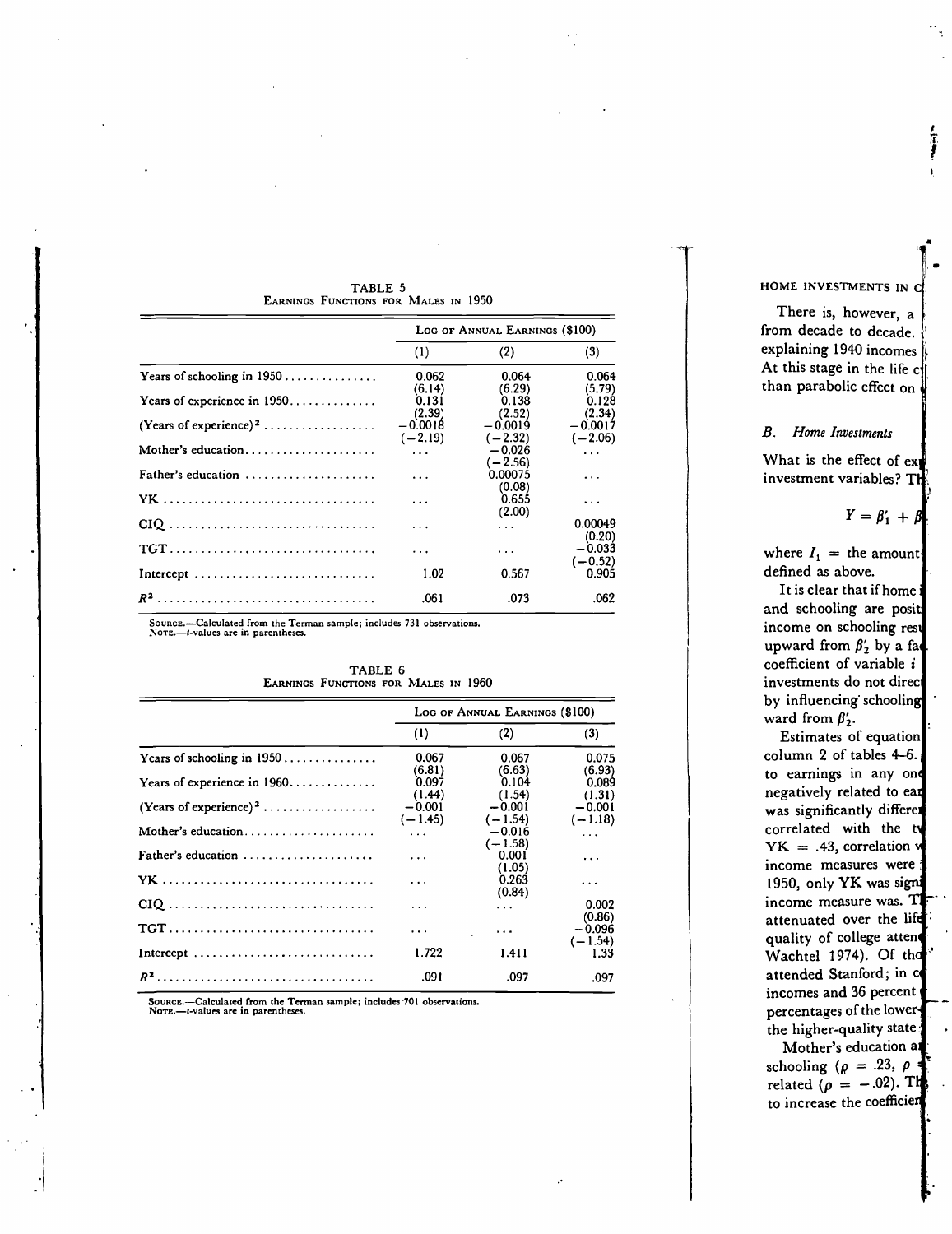There is, however, a striking constancy in the schooling coefficients from decade to decade. The experience variables are not significant in explaining 1940 incomes (the subjects were, on the average, 29 years old). At this stage in the life cycle, experience may be exerting a linear rather than parabolic effect on earnings, as indicated in column 1a, table 4.

#### B. Home Investments

What is the effect of expanding this earnings function to include home investment variables? The equation to be estimated is of the form

$$
Y = \beta_1' + \beta_2' I_2 + \beta_3' I_3 + \beta_4' (I_3)^2 + \beta_5 I_1 + V, \tag{5}
$$

where  $I_1$  = the amount of home investment and all other variables are defined as above.

It is clear that if home investments affect income and if home investment and schooling are positively correlated, then the simple regression of income on schooling results in a coefficient on schooling which is biased upward from  $\beta'_2$  by a factor equal to  $\beta_{5}r_{1,1}$ , where  $r_{i,j}$  is the regression coefficient of variable  $i$  on variable  $j$  in the sample. However, if home investments do not directly influence income, but affect it only indirectly by influencing schooling levels, then the coefficient  $\beta_2$  is not biased upward from  $\beta'_2$ .

Estimates of equation (5) for 1940, 1950, and 1960 are presented in column 2 of tables 4—6. Father's education was not significantly related to earnings in any one of the three years. Mother's education was negatively related to earnings in all 3 years, and in 1950 this coefficient was significantly different from zero. Mother's education was positively correlated with the two family-income measures (correlation with  $YK = .43$ , correlation with family income adequacy = .16). Both familyincome measures were quite significantly related to 1940 income. In 1950, only YK was significantly related to income, and by 1960 neither income measure was. Thus, the effect of parents' income on earnings is attenuated over the life cycle. Family-income variables are related to quality of college attended, and this may, in turn, affect earnings (see Wachtel 1974). Of those who had "abundant incomes," 63 percent attended Stanford; in contrast, only 27 percent of those with "limited" incomes and 36 percent of those with "adequate" incomes did so. Greater percentages of the lower-income groups attended state colleges rather than the higher-quality state universities.

Mother's education and YK are positively correlated with own years of schooling ( $\rho = .23$ ,  $\rho = .17$ , respectively) and FAMINC is negatively related ( $\rho = -0.02$ ). The net effect of the home-background variables is to increase the coefficient on years of schooling from .056 to .063 in 1940,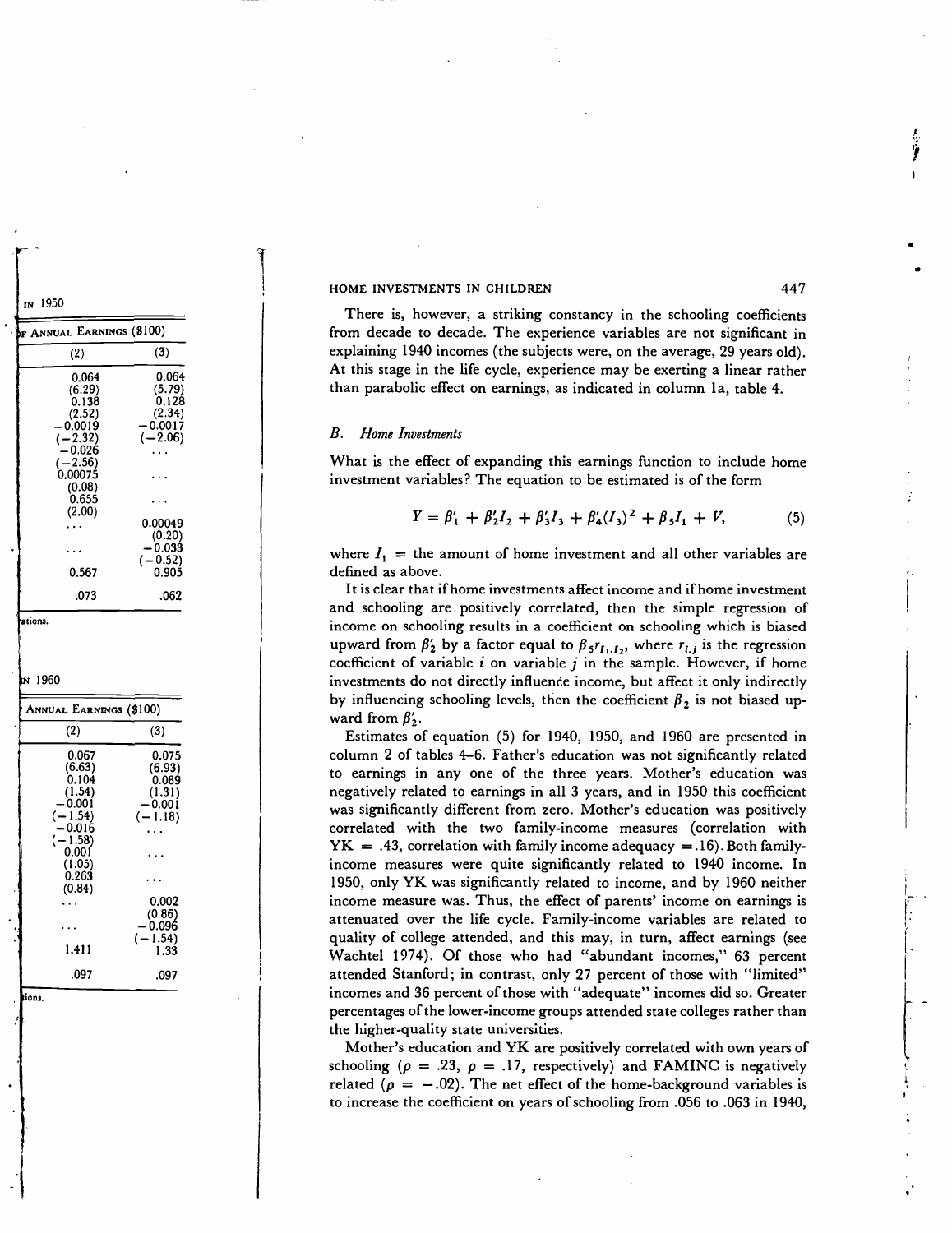448 ARLEEN LEIBOWITZ

although the YK variable is significantly related to 1940 income. The years-of-schooling coefficient is virtually unchanged by the inclusion of background variables in 1950 and 1960.

These findings provide some evidence against the hypothesis advanced by Bowles (1972) that specification errors and errors in measurement of family-background variables lead (because these variables are positively correlated with schooling level) first to overestimating the importance of schooling; and second, to underestimating the importance of background variables in the earnings function.

Bowles maintains that because data on parents' education, occupations, and incomes are obtained from questionnaires administered many years after the fact "the degree of error in the measurement of the father's occupation and education variable greatly exceeds that in the respondent's own years-of-schooling variable" (1972, p. S227). Consequently, the importance of background variables will be underestimated, while that of the respondent's own schooling will be overestimated. The Terman data allow a simple test of the proposition that if background and the sample member's own data were subject to similar levels of error, the background variables would increase in significance while the member's own variables would fall. In the Terman sample, data on parents' education and home investment were supplied by parents when the child was 11 years old. Yet, in spite of the significance of some of these variables, the importance of the years-of-schooling variable was not reduced.

#### C. Ability

Using the same reasoning applied to the home-investment variables, we can say that if ability affects earnings and if it is positively correlated with schooling achieved, omitting this variable in the earnings function results in biasing upward the rate of return to schooling.

Income in 1940, 1950, and 1960 is not significantly related to IQ, holding schooling and experience constant (see col. 3 of tables 4—6). The IQ variables remain insignificant if both home investment and IQ variables are included in the earnings function, while the coefficients on the schooling and experience terms are virtually unchanged. We conclude that childhood ability has very little independent effect on earnings. It is to be expected that earnings are related to contemporaneous stocks of human capital. In this sample, years of schooling in 1940 is no doubt a better index of human capital in 1940 than is IQ measured in 1922.

Furthermore, it must be recalled that due to the nature of the sample, we are considering marginal differences in ability within the top 1 percent of the ability distribution. Yet, IQ scores varied for this group from 135 to 200, while a standard deviation for the IQ distribution is 15 points and IQ was a significant determinant of schooling.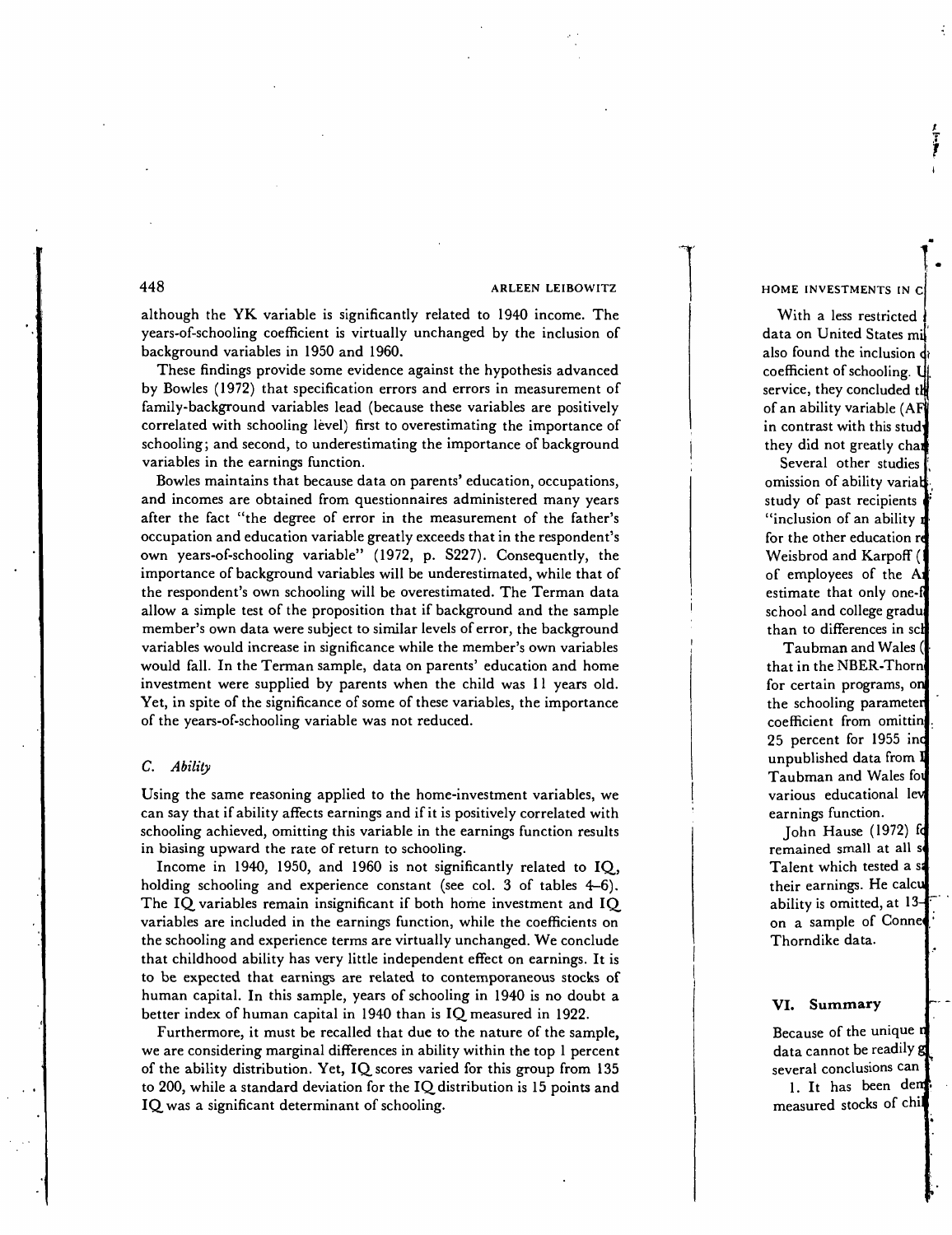With a less restricted sample, Griliches and Mason (1972) who used data on United States military veterans who were younger than 35 years, also found the inclusion of an ability measure did not greatly change the coefficient of schooling. Using the change in schooling level after military service, they concluded that the bias in this coefficient due to the omission of an ability variable (AFQT) was only about 12 percent. In theirsample, in contrast with this study, the ability variables were significant, although they did not greatly change the schooling coefficient.

Several other studies have also found relatively small bias due to omission of ability variables. Ashenfelter and Mooney (1968, p. 86), in a study of past recipients of Woodrow Wilson fellowships, found that the "inclusion of an ability measure affected the estimates of the coefficients for the other education related variables only in a very marginal fashion." Weisbrod and Karpoff (1968), roughly controlling for ability in a sample of employees of the American Telephone and Telegraph Company, estimate that only one-fourth of the earnings' differences between high school and college graduates is attributable to nonschooling factors rather than to differences in schooling level.

Taubman and Wales (1973) found, after testing several ability measures, that in the NBER-Thorndike sample of United States Air Force volunteers for certain programs, only the omission of mathematical ability affected the schooling parameters. They estimate that the bias to the education coefficient from omitting the mathematical-ability variable was about 25 percent for 1955 incomes and 15 percent for 1969 incomes. Using unpublished data from Dael Wolfie on Minnesota high school graduates, Taubman and Wales found a bias of "no more than four per cent at the various educational levels" from omitting ability measures from the earnings function. measure is continuous in the children in the measure of the measure of the above in United States military vectors who were younger than 35 years, also found the inclusion of an ability measure of our capital cycles alse c

John Hause (1972) found that the effect of ability on log of income remained small at all schooling levels when he used data from Project Talent which tested a sample of high school students and later surveyed their earnings. He calculated upward bias in the education coefficient, if ability is omitted, at 13—18 percent in Daniel Rogers's (1969) data based on a sample of Connecticut school boys, and at 3—11 percent in the Thorndike data.

#### VI. Summary

Because of the unique nature of the sample, the findings on the Terman data cannot be readily generalized to the population as a whole. However, several conclusions can be drawn:

1. It has been demonstrated that home investments do increase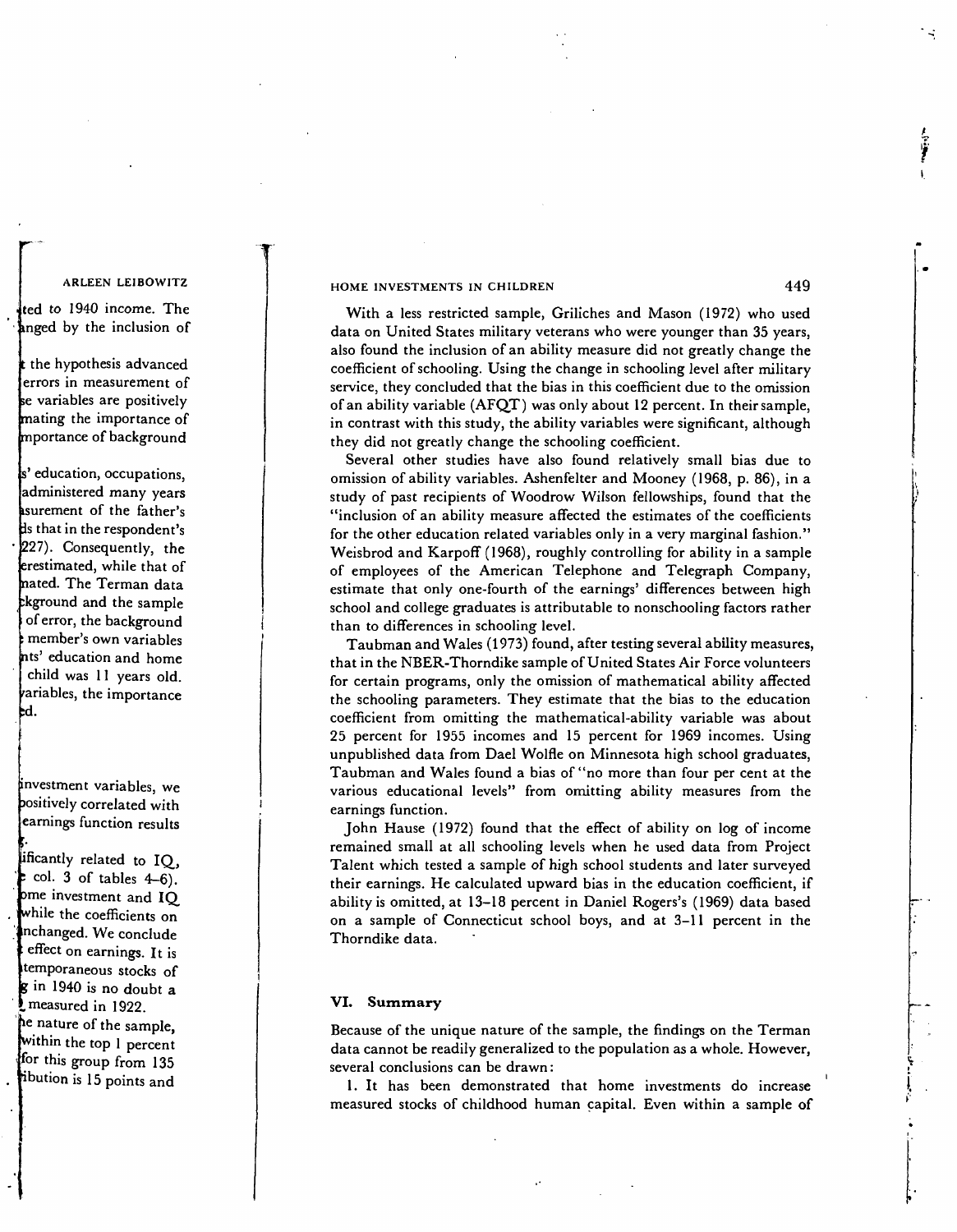very able children, home-investment variables were positively and significantly related to a measure of human capital, IQ, for boys and for a subset of older girls. A mother's education was significantly related to IQ, while the father's was not, thus indicating that home investments rather than wholly genetic factors underlie the relationship.

2. Education achieved by age 29 and age 39 by men and women in the Terman sample did depend on parents' education and on family size, but not on a more direct measure of the quantity of preschool time inputs or on family income. Boys' achievement also depended on ability, indicating greater equality of opportunity for boys to get schooling than for girls.

3. Men's earnings at ages 29, 39, and 49 were strongly related to schooling and experience variables. The addition of home-investment and ability variables did not significantly decrease the coefficients on schooling and experience, although family income was positively and significantly related to earnings in the early years of the life cycle.

#### Appendix A

#### Measures of Family Income

Two measures of family income were examined in this study. One was a subjective measure; the other was constructed from data on fathers' occupations in 1922.

A. The subjective measure, family income adequacy, resulted from the answer given in 1950 to the following question: "How adequate were family finances during your childhood and youth?" Answers were coded as follows:

| Coding                                                    | Frequency (in $\%$ ) |
|-----------------------------------------------------------|----------------------|
| $1 =$ limited or very limited                             | 20.9                 |
| $2 = \text{adequate} \dots \dots \dots \dots \dots \dots$ | 75.0                 |
| $3 =$ abundant                                            | 4. I                 |

B. An alternative estimate of 1922 family income was derived from the father's 1922 occupation, reported as one of six categories. Estimates of income for various occupation groups were derived from King (1923, p. 111) since the United States Census did not collect income data by occupation until 1940. King's estimates were based on average earnings for a sample of 436 employed males between December and February 1922.

The ratio of income in each category to the income of professional workers is presented below:

|    | Terman Category                                      | YК   |
|----|------------------------------------------------------|------|
|    |                                                      | 1.00 |
|    | 2. Semiprofessional, higher business  0.90           |      |
|    | 3. Clerical, skilled trades, retail business 0.82    |      |
|    |                                                      |      |
| 5. | Semiskilled trades, minor clerical, or business 0.72 |      |
| 6. | Slightly skilled trades, little training  0.64       |      |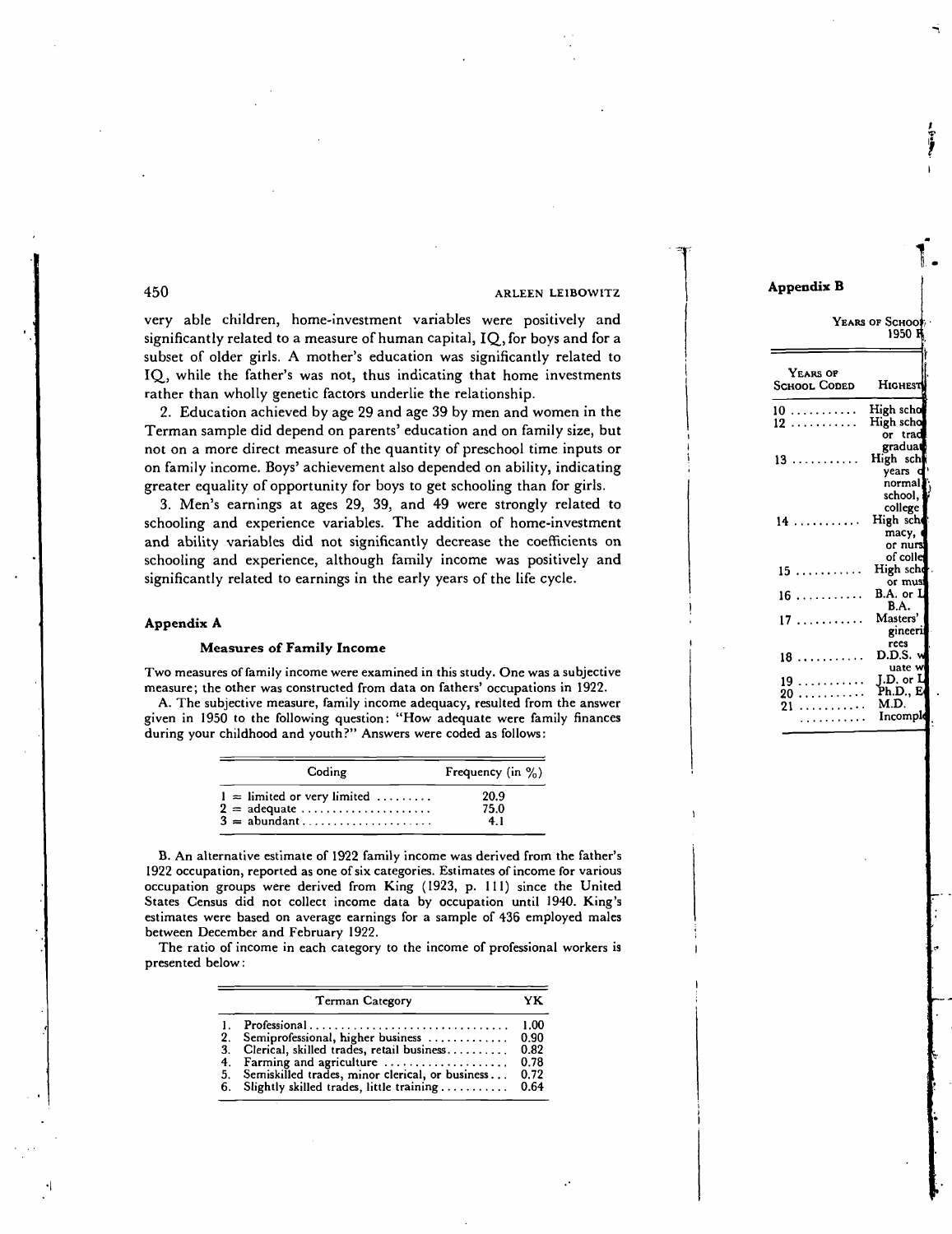## Appendix B

| YEARS OF     |                                                                                                                  | <b>MALES</b> |            | <b>FEMALES</b>   |            |
|--------------|------------------------------------------------------------------------------------------------------------------|--------------|------------|------------------|------------|
| SCHOOL CODED | HIGHEST LEVEL OF SCHOOLING                                                                                       | Number       | ℅          | Number           | %          |
| 10<br>12     | High school, $1-3$ years $\dots\dots\dots$<br>High school, 3 years plus business<br>or trade school; high school | 7            | 0.9        | 9                | 1.4        |
| 13           | graduate<br>High school graduate plus 1-2                                                                        | 59           | 7.2        | 63               | 9.8        |
|              | years of art, music, business,<br>normal, technical, or trade<br>school, or less than 2 years of<br>college      | 65           | 7.9        | 54               | 8.4        |
| 14.          | High school graduate plus phar-<br>macy, chiropractic, accounting,<br>or nursing school or $2\frac{1}{2}$ years  |              |            |                  |            |
| 15           | of college<br>High school plus 3-4 years of art                                                                  | 86           | 10.5       | 70               | 10.9       |
| 16           | or music school or college<br>B.A. or L.L.B. or D.D.S. without                                                   | 5            | 0.6        | 1                | 0.2        |
| 17           | <b>B.A.</b>                                                                                                      | 200          | 24.3       | 186              | 28.9       |
|              | Masters' degrees or 5-6 year en-<br>gineering or architecture deg-<br>rees                                       | 138          | 16.8       | 213              | 33.1       |
| 18           | D.D.S. with B.A., M.B.A., grad-<br>uate work of 2 years                                                          | 20           | 2.4        | 1                | 0.2        |
| 19           | J.D. or L.L.B with B.A.                                                                                          | 87           | 10.6       | $\boldsymbol{2}$ | 0.3        |
| 20           | Ph.D., Ed.D., L.L.D., etc.                                                                                       | 74           | 9.0        | 13               | 2.0        |
| 21<br>.      | M.D.<br>Incomplete information                                                                                   | 45<br>36     | 5.5<br>4.4 | 6<br>25          | 0.9<br>3.9 |

 $\mathcal{L}^{\pm}$ 

 $\mathcal{A}^{\mathcal{A}}$  and

 $\sim$ 

### TABLE Bi YEARS OF SCHOOLING IN THE TERMAN SAMPLE, DESCRIPTION, AND 1950 FREQUENCIES FOR MALES AND FEMALES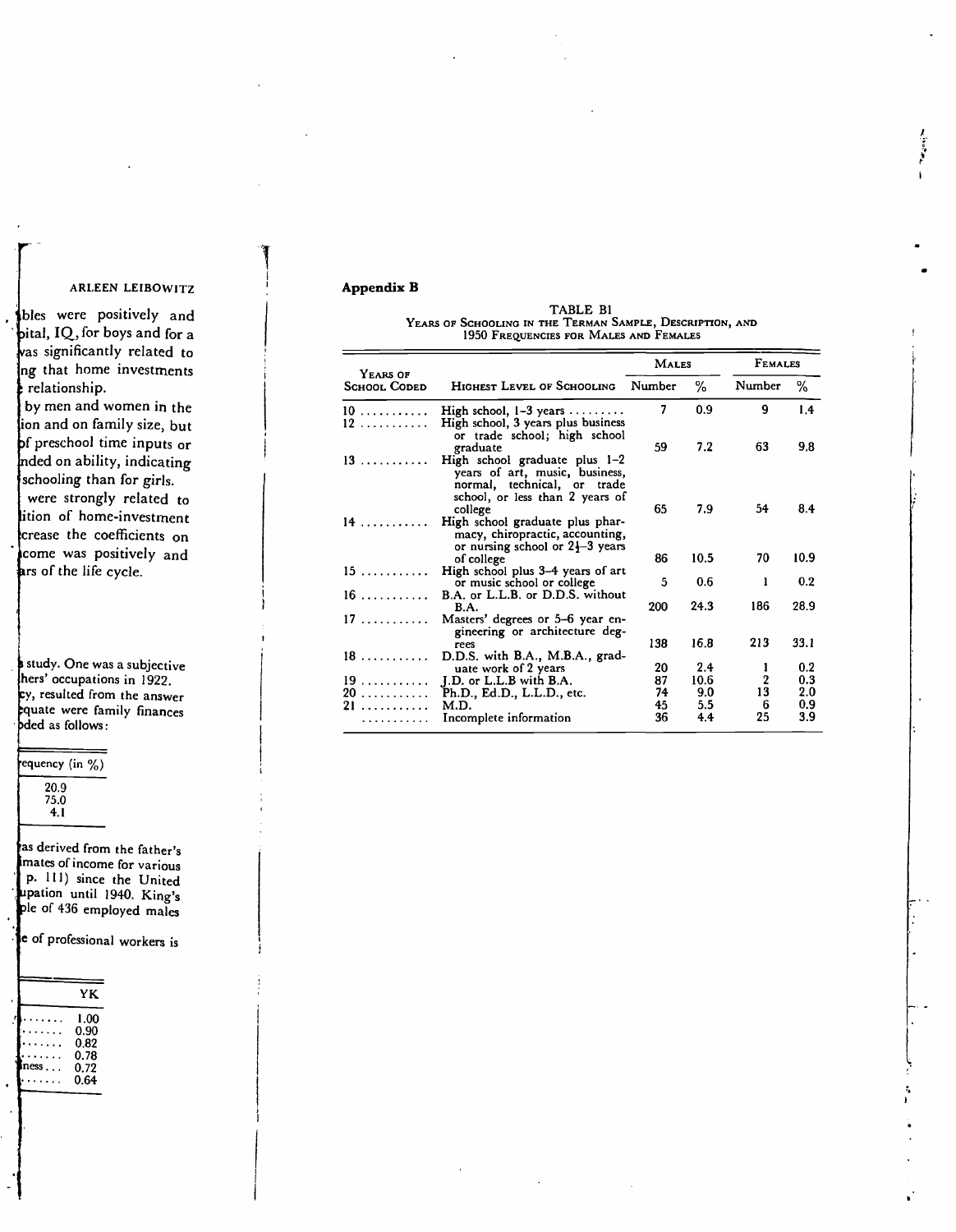### Appendix C

| Variable                                                         | Mean   | <b>Standard Deviation</b> |
|------------------------------------------------------------------|--------|---------------------------|
| 1922 data-821 observations:<br>А.                                |        |                           |
|                                                                  | 148.88 | 10.36                     |
| $EDMOT$                                                          | 11.74  | 2.71                      |
| $EDFAT$                                                          | 12.36  | 3.53                      |
|                                                                  | -1.85  | 1.58                      |
|                                                                  | 0.33   | 0.47                      |
|                                                                  | 1.89   | 1.24                      |
| $HOMETR1$                                                        | 0.19   | 0.40                      |
| $HOMETR2, \ldots, \ldots, \ldots, \ldots, \ldots, \ldots$        | 0.15   | 0.36                      |
| <b>YK</b>                                                        | 0.88   | 0.09                      |
| $FAMINC$                                                         | 1.82   | 0.48                      |
|                                                                  |        |                           |
| B. 1940 data-724 observations:                                   |        |                           |
| $LWAGE40$                                                        | 5.60   | 0.67                      |
| $ED40$                                                           | 16.11  | 2.65                      |
| EX40                                                             | 8.82   | 3.90                      |
| $EX40SQ$                                                         | 92.92  | 75.63                     |
| <b>YK</b>                                                        | 0.88   | 0.09                      |
| $FAMINC \ldots \ldots \ldots \ldots \ldots \ldots \ldots \ldots$ | 1.81   | 0.48                      |
| C. 1950 data-742 observations:                                   |        |                           |
| $LINC50$                                                         | 4.30   | 0.81                      |
|                                                                  | 16.38  | 2.59                      |
|                                                                  | 18.18  | 4.27                      |
|                                                                  | 348.69 | 155.79                    |
| 1960 data-699 observations:<br>D.                                |        |                           |
|                                                                  |        | 0.60                      |
| $LINC60$                                                         | 4.91   | 4.31                      |
| $EX60$                                                           | 28.16  |                           |
| $EX60SQ$                                                         | 811.51 | 243.27                    |

TABLE CI MEANS AND STANDARD DEVIATIONS—MALES

|  | TABLE C2 |                                       |
|--|----------|---------------------------------------|
|  |          | Means and Standard Deviations—Females |

| Variable                       | Mean   | <b>Standard Deviation</b> |
|--------------------------------|--------|---------------------------|
| A. 1922 data-643 observations: |        |                           |
|                                | 148.33 | 9.96                      |
|                                | 11.88  | 2.67                      |
| $EDFAT$                        | 12.09  | 3.55                      |
|                                | 1.88   | 1.60                      |
| ORIGTEST                       | 0.26   | 0.44                      |
| $BORDER$                       | 1.98   | 1.33                      |
|                                | 0.19   | 0.39                      |
| $HOMETR2$                      | 0.13   | 0.34                      |
| YK                             | 0.89   | 0.09                      |
| $FAMINC$                       | 1.83   | 0.51                      |
|                                |        |                           |
| B. 1940 data-606 observations: |        |                           |
| $ED40$                         | 15.34  | 2.12                      |
| C. 1950 data-615 observations: |        |                           |
| ED50                           | 15.50  | 2.03                      |

 $\cdot$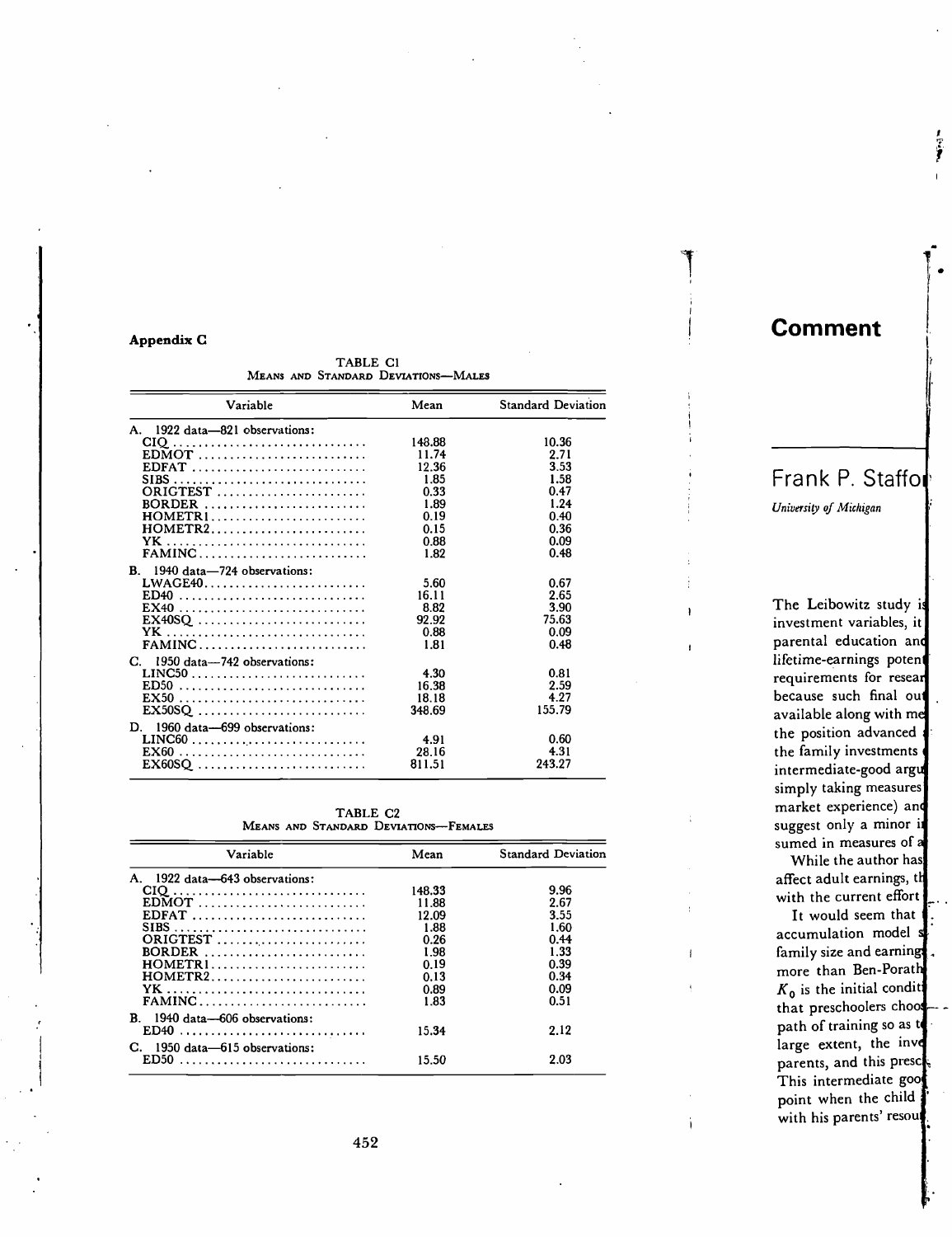# Comment

# 3.53 Frank P. Stafford

University of Michigan

The Leibowitz study is important because, through the use of homeinvestment variables, it goes beyond the usual practice of recording that parental education and income should in some fashion influence the lifetime-earnings potentials of individuals. As the study suggests, data requirements for research on home investments are rather demanding because such final output measures as adult earnings are not often available along with measures of home and school investments. Moreover, the position advanced and given considerable empirical support is that the family investments end up as being a type of intermediate good. The • intermediate-good argument is crucial to the analysis, for it suggests that simply taking measures of human capital for adults (education and labormarket experience) and tacking on variables for home investments may suggest only a minor influence of the latter which would likely be subsumed in measures of adult skills.<br>While the author has demonstrated that home investments substantially

affect adult earnings, there are several theoretical and empirical problems with the current effort which may be remedied in future research.

It would seem that to pursue seriously the specification of a dynamic accumulation model starting at childhood (even given an exogenous family size and earnings potential of the parents) would require something more than Ben-Porath's model of investment in human capital. For if  $K_0$  is the initial condition of "inherent genetic ability," it seems unlikely that preschoolers choose, or that parents can make them choose, a time path of training so as to maximize the present value of net earnings. To a large extent, the investments in preschoolers are organized by their parents, and this preschool investment determines an intermediate good. This intermediate good then contributes to the learning process at the point when the child begins to make independent investment decisions with his parents' resources defining a financial constraint or marginal cost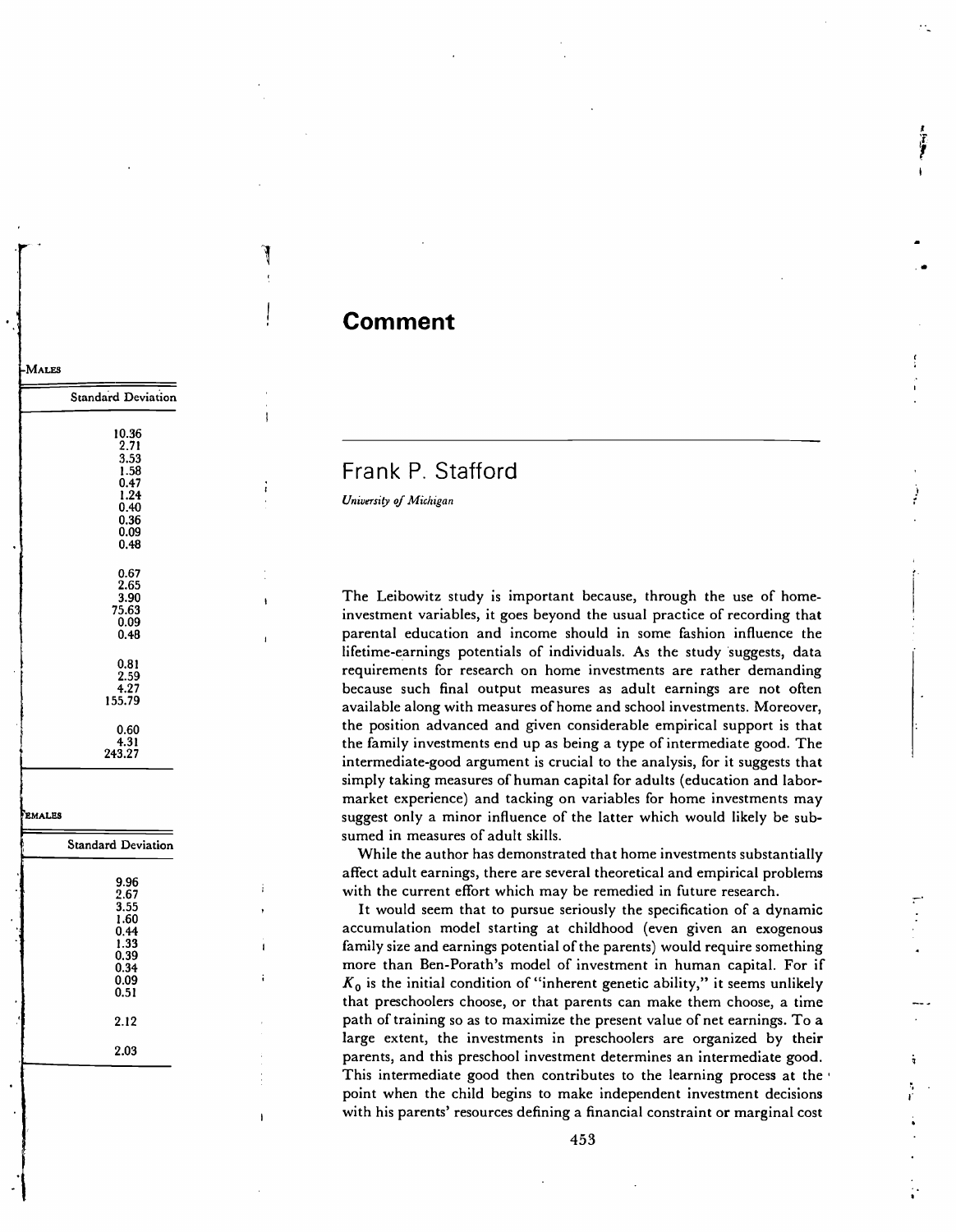$\ddot{\phantom{a}}$ 

of funds. A variety of specifications, such as having the intermediate good an argument in the production function or altering the efficiency parameter, could be used. This general specification would be more in keeping with the empirical work in the paper and would separate conceptually the role of parents and children in determining educational attainment.

A more difficult theoretical problem is hidden in the recursive model used. While a model of this type has much to recommend it on grounds of estimation, the critical factors influencing home investment in children include number of children in the family and the quantity and quality of home investments as well as other training given to particular children. That is, the process of investment in children is bound up with the family decision on number of children. On a descriptive level it may be sufficient to treat the number of children as exogenous and observe how variations in parental input influence educational attainment, given family income. Yet, the decision making by the family requires a delicate balancing of number of children and lifetime family income by virtue of the very high (dynamic) shadow price of the wife's withdrawal from the labor force, particularly for highly educated young women. Although these decisions can be portrayed by a complex model, there is much merit in a less ambitious (realistic?) approach which takes the family size and home investments per child as given. The point of reference to a model with a demographic sector is to emphasize that the approach in the Leibowitz paper must be utilized with some uneasiness insofar as it glosses over a large and important question of family behavior: How do parents decide number of children and home inputs per child?

On the empirical side, the major data limitations are that in the Terman sample there is only minimal variation in several of the critical variables (IQhas a mean of 149 with a standard deviation of only 10) and that the variables measuring home training, HOMETRI and HOMETR2, are rather vague. It seems tenuous to argue that the difference between (1) "no instruction, other than usual amount of reading and telling stories" and (2) "considerable number of hours, but chiefly reading, telling stories and writing" or between (1) and (3) "an appreciable amount of instruction along particular lines" really constitutes a measure of the quantity of time inputs by the parents. Yet, this is in fact assumed because use of these variables, it is argued, "holds the quantity of time inputs constant, [and] the education variables can be taken to measure the quality of time." This is all the more difficult to believe since recent work (Leibowitz 1972; Hill and Stafford 1974) strongly suggests that quantity of time inputs to children by more-educated women is greater than for less-educated women within a lifetime income group.

Without distinguishing between quality or quantity of home inputs per child, the finding, verified in other studies, that education of the wife is much more important than education of the husband (or IQ of the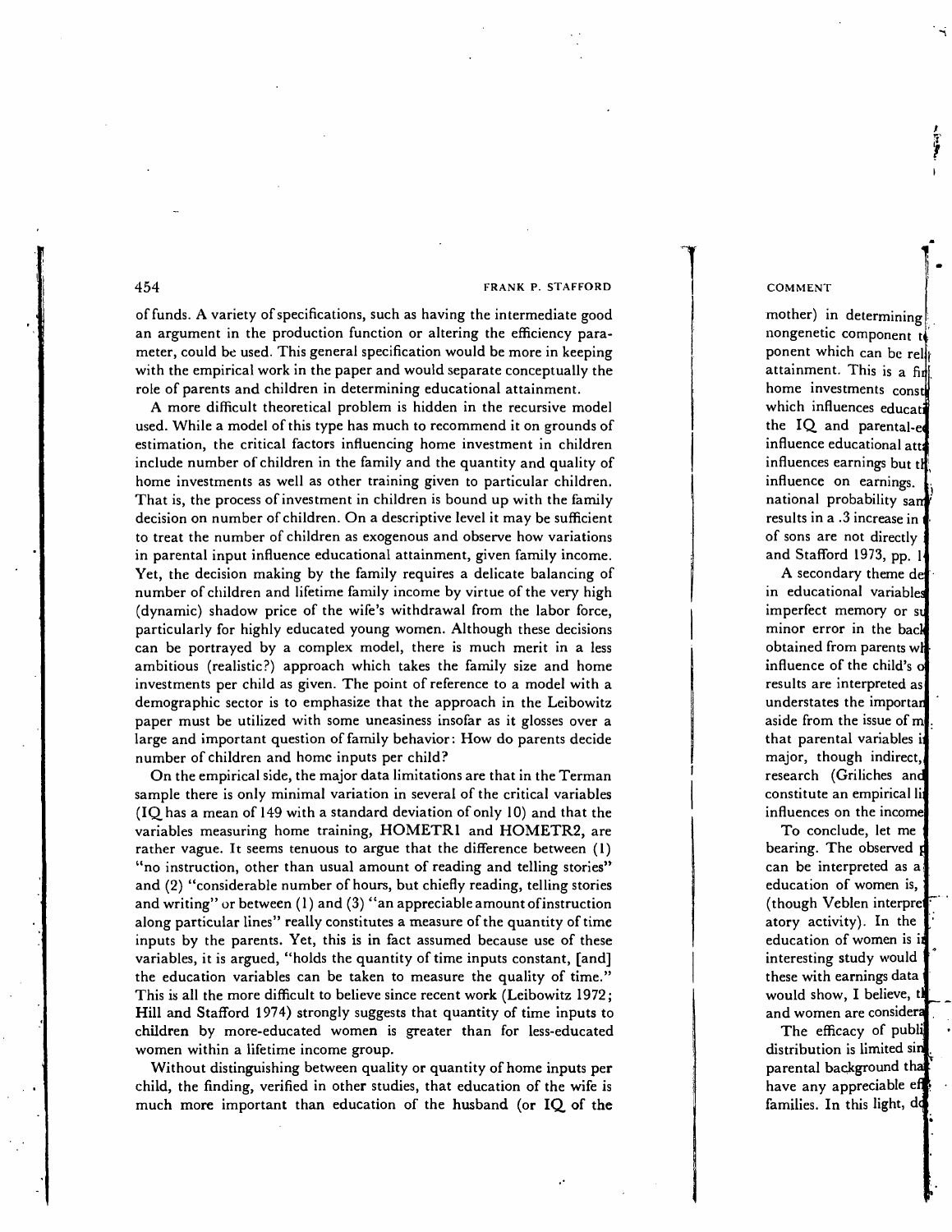mother) in determining IQ of the child implies that there is a large nongenetic component to IO. More significantly, this nongenetic component which can be related to home investment influences educational attainment. This is a first major step in the direction of showing that home investments constitute an intermediate form of human capital which influences education. The second step is the demonstration that the IQ and parental-education variables (home investment proxies) influence educational attainment. The third step is to show that education influences earnings but that the home investment variables have no direct influence on earnings. This finding corroborates recent work for a national probability sample wherein each year of a father's education results in a .3 increase in the years of schooling of his sons, but the earnings of sons are not directly influenced by education of the father (Johnson and Stafford 1973, pp. 145 and 151).

A secondary theme developed in the paper is the issue of upward bias in educational variables owing to measurement error attributable to imperfect memory or subjective recall in background variables. With minor error in the background variables because the information was obtained from parents when the child was 11 years old, it is found that the influence of the child's own schooling is not appreciably lowered. These results are interpreted as contradicting the contention that most research understates the importance of background variables (Bowles 1972). Yet, aside from the issue of measurement errors, the model used here specifies that parental variables influence home investment and therefore have a major, though indirect, influence on adult earnings. This and other research (Griliches and Mason 1972; Johnson and Stafford 1973) constitute an empirical link in understanding the rule of intergenerational influences on the income distribution. COMMERYT determining IQ of the child implies that there is a 135<br>nonogrocal component to IQ. More significantly, this nongencial com-<br>nongencal component to IQ. More significantly, this nongencial com-<br>nongencal trainment.

To conclude, let me mention two topics on which this study has a bearing. The observed positive correlation between spouses' educations can be interpreted as a mutual consumption choice and the return to education of women is, under this view, partly realized in this fashion (though Veblen interpreted this consumption as a vestigial form of predatory activity). In the Leibowitz study, one of the major returns to education of women is in the form of home investments in children. An interesting study would be to develop value-added figures and combine these with earnings data to calculate returns to schooling for women. This would show, I believe, that earnings differentials between educated men and women are considerably offset by nonmarket productivity differences.

The efficacy of public policy as a vehicle for altering the income distribution is limited since, it is said, income is so strongly influenced by parental background that opening better schooling opportunities will not have any appreciable effect on earnings for those born into low-income families. In this light, do the different forms of income maintenance, by